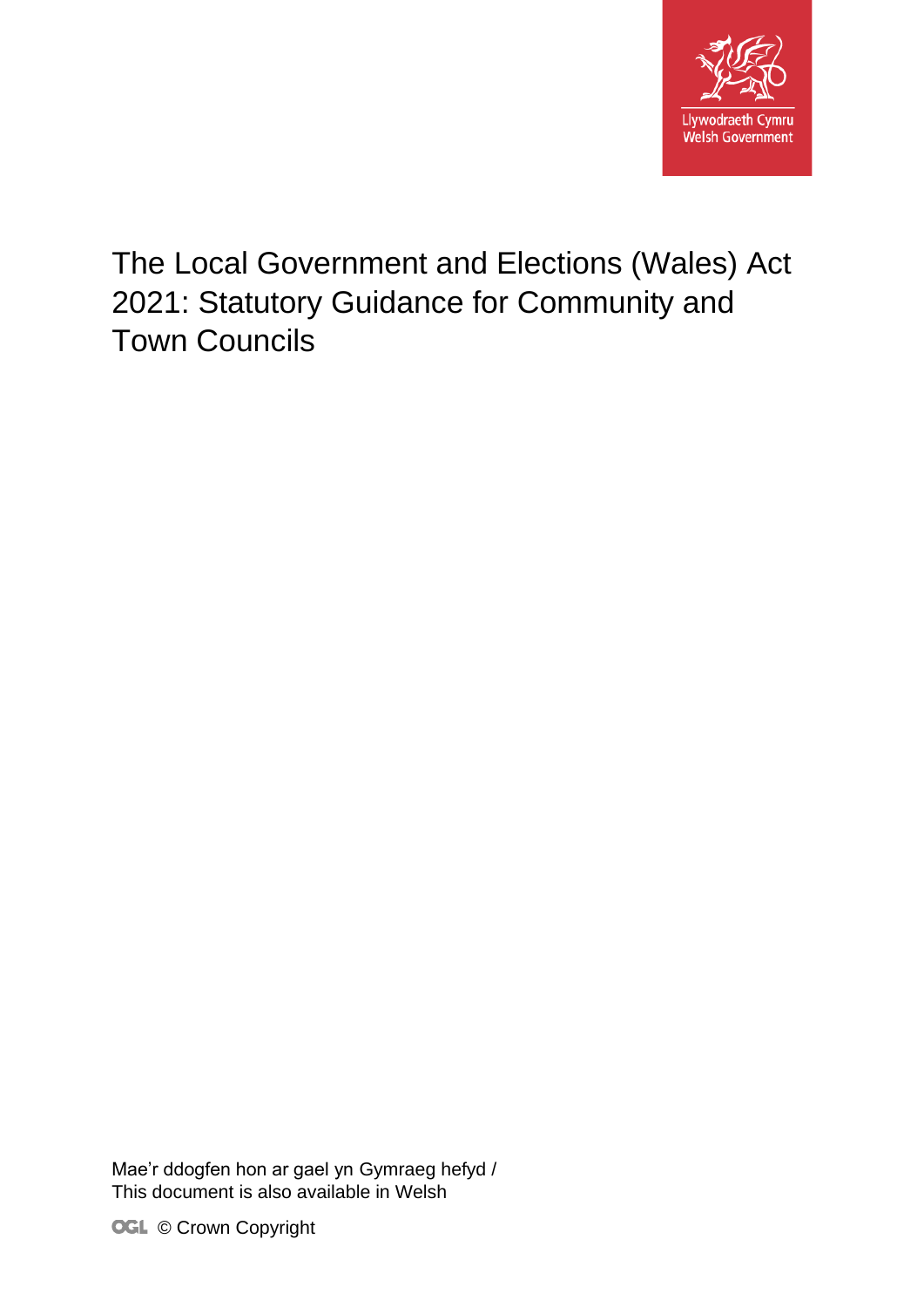### **Audience**

This guidance document is aimed at members and officers of community and town councils in Wales.

### **Overview**

The Local Government and Elections (Wales) Act 2021 ("the 2021 Act") provides for the establishment of a new and reformed legislative framework for local government elections, democracy, governance and performance. The legislation affects the community and town council sector and the key changes are explained in this guidance.

This guidance is intended to support community and town councils to implement the relevant provisions from the 2021 Act.

### **Action required**

Community councils must have regard to this guidance when acting in their functions as local authorities.

### **Legislation**

A council must have regard to guidance issued by the Welsh Ministers in relation to the exercise of its functions in the 2021 Act under:

- Part 2, Chapter 2, section 36 (guidance on the exercise of functions in relation to eligible community councils);
- Part 3, Chapter 4 section 48 (3) (guidance may cover what constitutes a reasonable opportunity to make representations, and what constitutes effective conduct of a meeting), and Chapter 5 section 52(2) (power to issue guidance on annual reports);
- Part 4, section 67 (7) (the power to issue quidance on community council training plans).

This means that councils must take account of the guidance, and if they decide to depart from it, have clear and justifiable reasons for doing so.

### **Further information and related documents**

Large print, Braille and alternative language versions of this document are available on request.

### **Enquiries about this document should be directed to:**

Local Government Performance & Partnerships Division Welsh Government Cathays Park **Cardiff** CF10 3NQ e-mail: LGPartnerships@gov.wales This document is also available in Welsh: [LINK]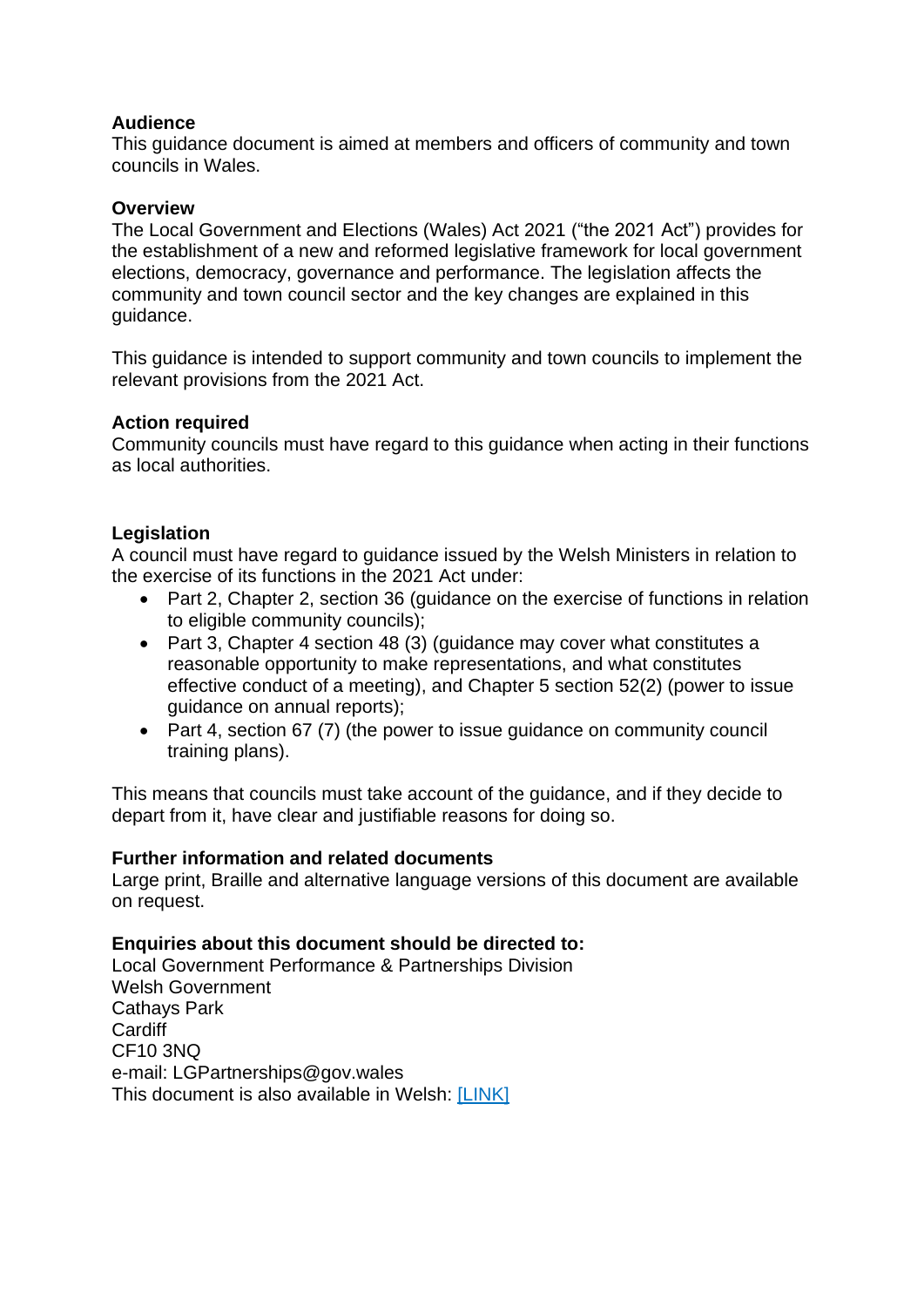### **FOREWORD**

The Local Government and Elections (Wales) Act 2021 delivers a package of reforms to strengthen and extend the powers available in local government.

The legislation builds on the strengths of local government to empower councils to have greater impact for their communities. Welsh Government's policy is to provide an enabling and encouraging environment for community and town councils to expand their activities where they could – and should – play a greater role based on local need.

The enabling approach needs to be accompanied by sound governance and effective management of public money. It is important that councils are professionally-supported, professionally-run organisations with access to support and guidance.

The new measures directly affecting the community council sector includes the availability of the General Power of Competence to those councils that meet the eligibility conditions set out in the legislation.

In addition to the new power, new duties are also placed on community and town councils. The duty to make and publish a training plan for all members and staff will support efforts to strengthen the capability of the sector. The new duty to produce and publish an annual report will provide greater transparency and understanding about the council's work to their local communities. I expect to see greater community participation in council meetings as members of the public are given reasonable opportunities to contribute their views.

Other provisions to modernise the governance rules for councils enable meeting papers to be issued electronically and to allow council meetings to be held from multiple locations.

This package of measures, and supporting guidance, is intended to ensure councils have the strength and scope to work in the best interests of the communities they serve. The aim is to support them to deliver good quality, integrated public services in communities across Wales.

**Rebecca Evans MS MINISTER FOR FINANCE AND LOCAL GOVERNMENT**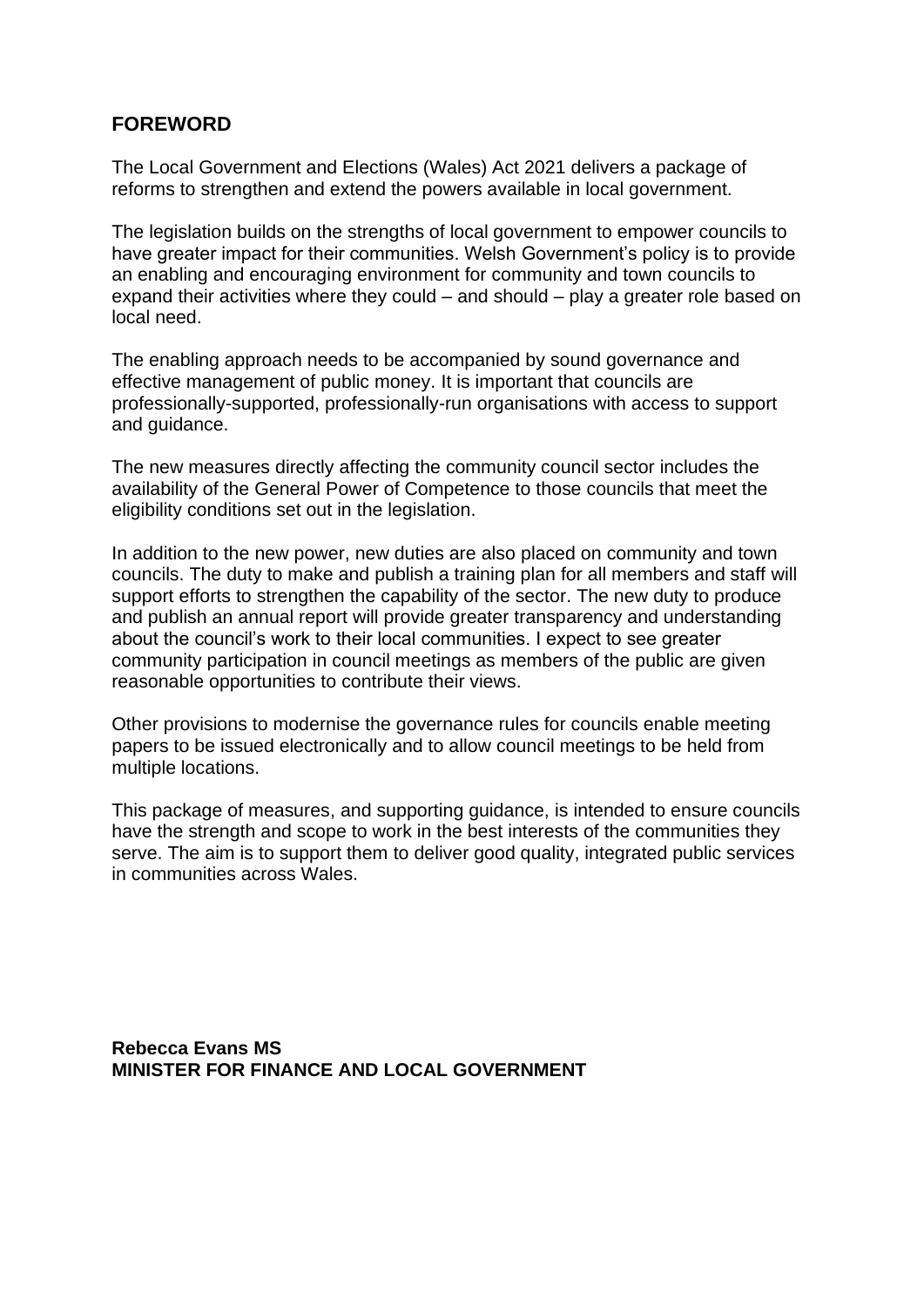## Contents

| 1. | Chapter 1 - General power of competence and eligible community councils 7                                                     |  |  |  |  |  |  |  |  |
|----|-------------------------------------------------------------------------------------------------------------------------------|--|--|--|--|--|--|--|--|
|    |                                                                                                                               |  |  |  |  |  |  |  |  |
|    |                                                                                                                               |  |  |  |  |  |  |  |  |
|    | Exercising the general power of competence for a commercial purpose  10                                                       |  |  |  |  |  |  |  |  |
|    |                                                                                                                               |  |  |  |  |  |  |  |  |
|    |                                                                                                                               |  |  |  |  |  |  |  |  |
|    |                                                                                                                               |  |  |  |  |  |  |  |  |
|    |                                                                                                                               |  |  |  |  |  |  |  |  |
|    | What happens to agreements entered into by an eligible community council and then the                                         |  |  |  |  |  |  |  |  |
|    |                                                                                                                               |  |  |  |  |  |  |  |  |
|    |                                                                                                                               |  |  |  |  |  |  |  |  |
|    | Section 137 of the Local Government Act 1972 and Community and Town Councils  15                                              |  |  |  |  |  |  |  |  |
|    | Whether to use section 137 or resolve as eligible for the General Power of Competence  Error!<br><b>Bookmark not defined.</b> |  |  |  |  |  |  |  |  |
|    |                                                                                                                               |  |  |  |  |  |  |  |  |
|    |                                                                                                                               |  |  |  |  |  |  |  |  |
|    |                                                                                                                               |  |  |  |  |  |  |  |  |
| 2. |                                                                                                                               |  |  |  |  |  |  |  |  |
|    |                                                                                                                               |  |  |  |  |  |  |  |  |
|    |                                                                                                                               |  |  |  |  |  |  |  |  |
|    |                                                                                                                               |  |  |  |  |  |  |  |  |
| 3. |                                                                                                                               |  |  |  |  |  |  |  |  |
| 4. |                                                                                                                               |  |  |  |  |  |  |  |  |
|    |                                                                                                                               |  |  |  |  |  |  |  |  |
|    |                                                                                                                               |  |  |  |  |  |  |  |  |
|    |                                                                                                                               |  |  |  |  |  |  |  |  |
|    |                                                                                                                               |  |  |  |  |  |  |  |  |
|    |                                                                                                                               |  |  |  |  |  |  |  |  |
| 5. |                                                                                                                               |  |  |  |  |  |  |  |  |
|    |                                                                                                                               |  |  |  |  |  |  |  |  |
|    |                                                                                                                               |  |  |  |  |  |  |  |  |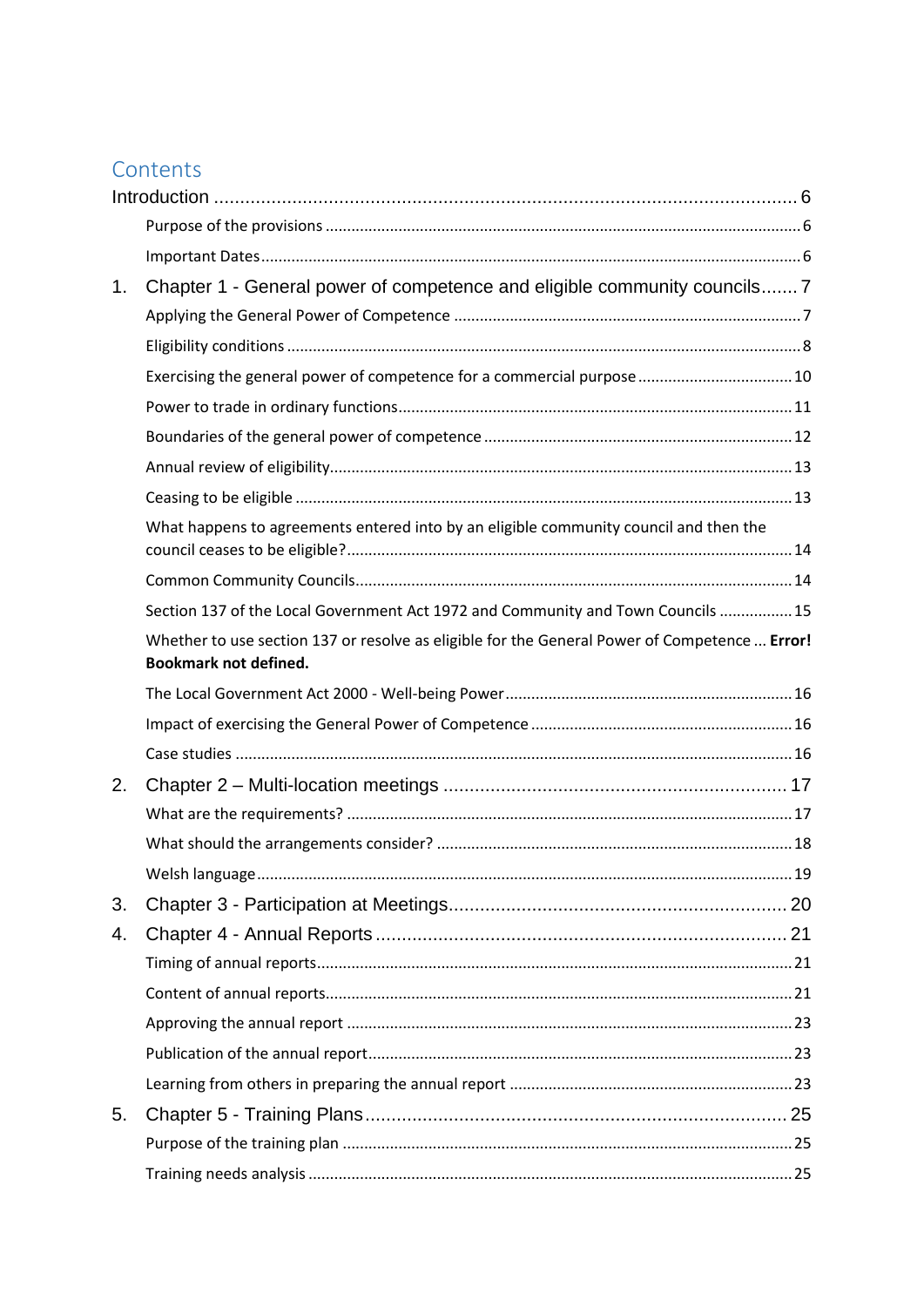| 6. | Chapter 6: Other provisions impacting community and town councils 28 |  |  |  |  |  |  |  |
|----|----------------------------------------------------------------------|--|--|--|--|--|--|--|
|    |                                                                      |  |  |  |  |  |  |  |
|    |                                                                      |  |  |  |  |  |  |  |
|    |                                                                      |  |  |  |  |  |  |  |
|    |                                                                      |  |  |  |  |  |  |  |
|    |                                                                      |  |  |  |  |  |  |  |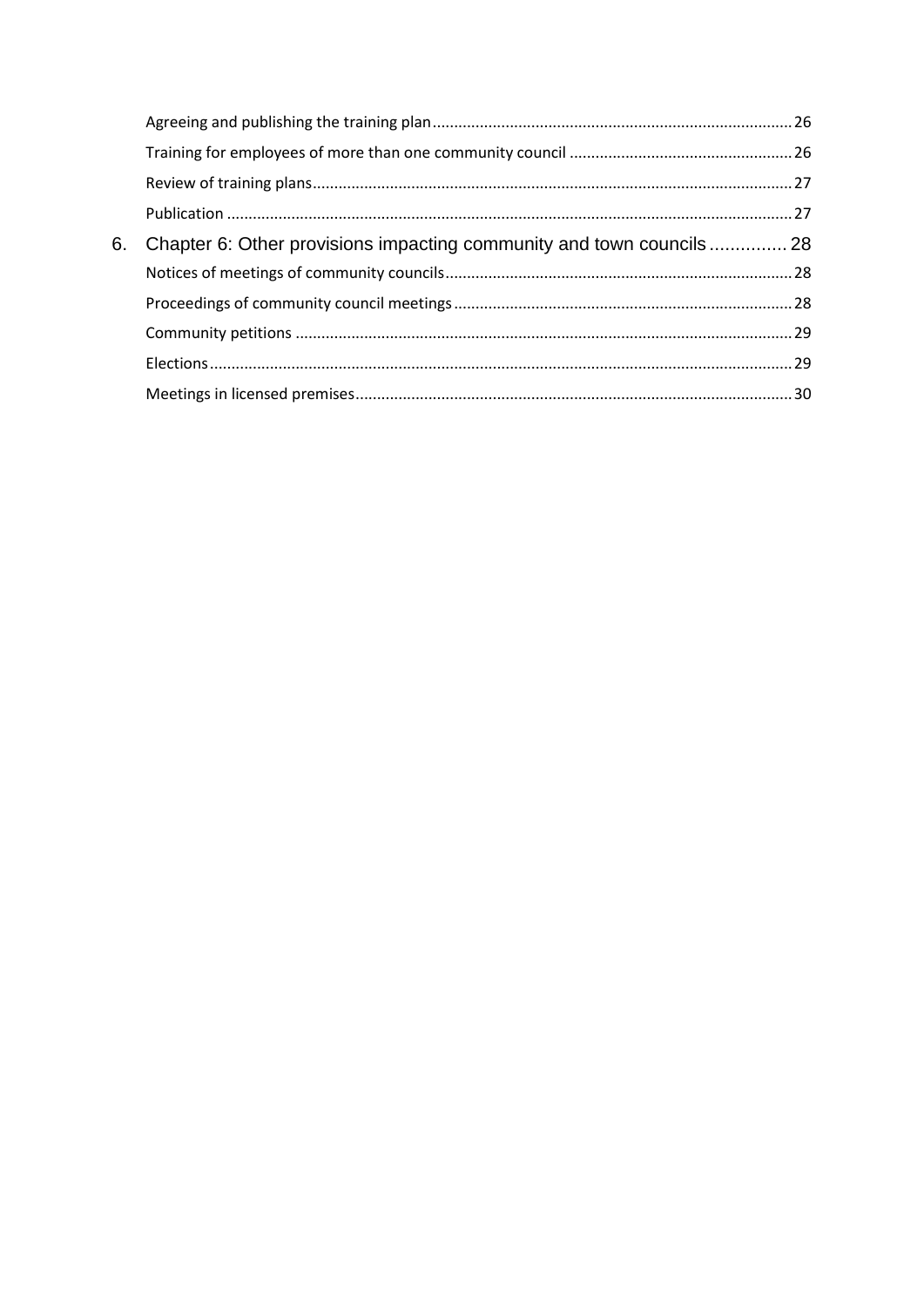### <span id="page-5-0"></span>**Introduction**

The Local Government and Elections (Wales) Act 2021 ("the 2021 Act") was passed on 20 January 2021. It provides for the establishment of a reformed legislative framework for local government elections, democracy, governance and performance.

The legislation affects the community and town council sector and the key changes are explained in this guidance. The 2021 Act gives qualifying local authorities, including eligible community councils, a general power of competence. This guidance supports community and town councils to consider the requirements they need to meet should they wish to become eligible community councils.

This guidance also provides information to help all councils discharge their new duties in relation to the following requirements:

- Access meetings from multiple locations;
- Provide opportunity for public participation at public council meetings;
- Prepare and publish an annual report;
- Prepare and publish a training plan to support training for councillors and council staff; and
- Other provisions which impact on community and town councils.

### <span id="page-5-1"></span>**Purpose of the provisions**

There is support across the sector and from the public for increasing the visibility of the work of community councils. We want communities to take an interest in what their councils do and to have easy access to information on the council's work. The requirements in relation to annual reports, training plans, multi-location meetings and public participation are designed to support this intent.

There is also support to empower community councils to enable them to be more innovative and ambitious when delivering for their community. The provisions allow that where a council meets certain criteria, specified by legislation, they can resolve themselves as 'eligible community councils', able to exercise a general power of competence.

### <span id="page-5-2"></span>**Important Dates**

Provisions in the 2021 Act came into force on different dates. The coming into force dates are listed below:

- Duty on councils to publish annual reports 1 April 2022
- Eligibility to be able to exercise the general power of competence for the community and town council sector – 5 May 2022
- Duty to make opportunity for public to participate in council meetings  $-5$ May 2022
- Duty to consider training for councillors and council staff 5 Mayl 2022, with first training plan to be published by 5 November 2022.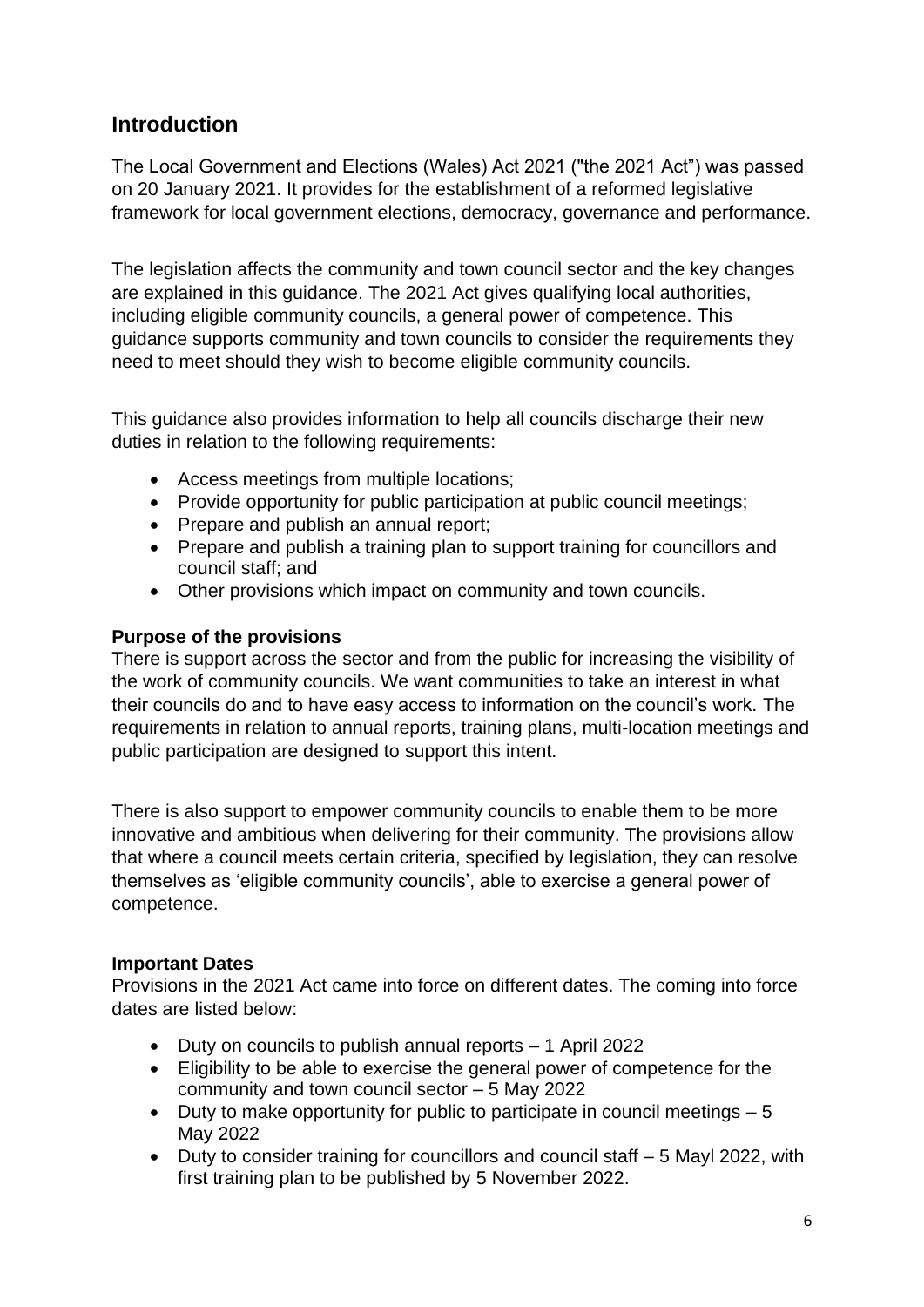### <span id="page-6-0"></span>**1. Chapter 1 - General power of competence and eligible community councils**

### <span id="page-6-1"></span>**Applying the General Power of Competence**

- 1.1. The general power of competence (GPoC) permits qualifying authorities to do "anything that an individual generally can do". It is a power of first resort which means that a qualifying authority does not need to rely on specific powers in legislation to do something, so long as what is intended is not otherwise prohibited. The use of the GPoC is subject to restrictions and legal requirements which are described in this guidance. Where there are restrictions on the use of an existing specific power, those restrictions will also apply to the use of the GPoC.
- 1.2. An 'eligible community council' is a qualifying authority is defined in section 24(1) of the 2021 Act.
- 1.3. The GPoC enables eligible community councils to act in their communities' best interests, generate efficiencies and secure value for money outcomes. Eligible community councils will also be able to raise money by charging for discretionary services and to trade for commercial purposes and in their ordinary functions.
- 1.4. The general power of competence gives eligible community councils the same powers to act that an individual generally has, thus enabling them to do similar sorts of things. For example, an individual *could not* impose taxes on other people – so a community council *could not* use the GPoC to raise taxes. However, an individual *could* run a community shop or a post office, so a community council *could* also set up a shop.
- 1.5. The GPoC allows an eligible community council to engage in commercial activity if it sets up a company or co-operative society for this purpose. This is explained more fully in the section on exercising the GPoC for a commercial purpose.
- 1.6. The kinds of activities that the GPoC could be used for include:
	- Lending or investing money e.g. to support village or town activities, or to support and generate local businesses;
	- Providing discretionary support and activities e.g. taking over youth facilities or offering organised support (such as reading/numeracy assistants to schools);
	- Generating and selling green energy;
	- Building and providing a range of community facilities.
- 1.7. However, if another authority (i.e. the principal authority) is under a statutory duty to provide that service (e.g. library services, education, waste collection), then while it shall remain the principal council's duty, eligible community councils can still help.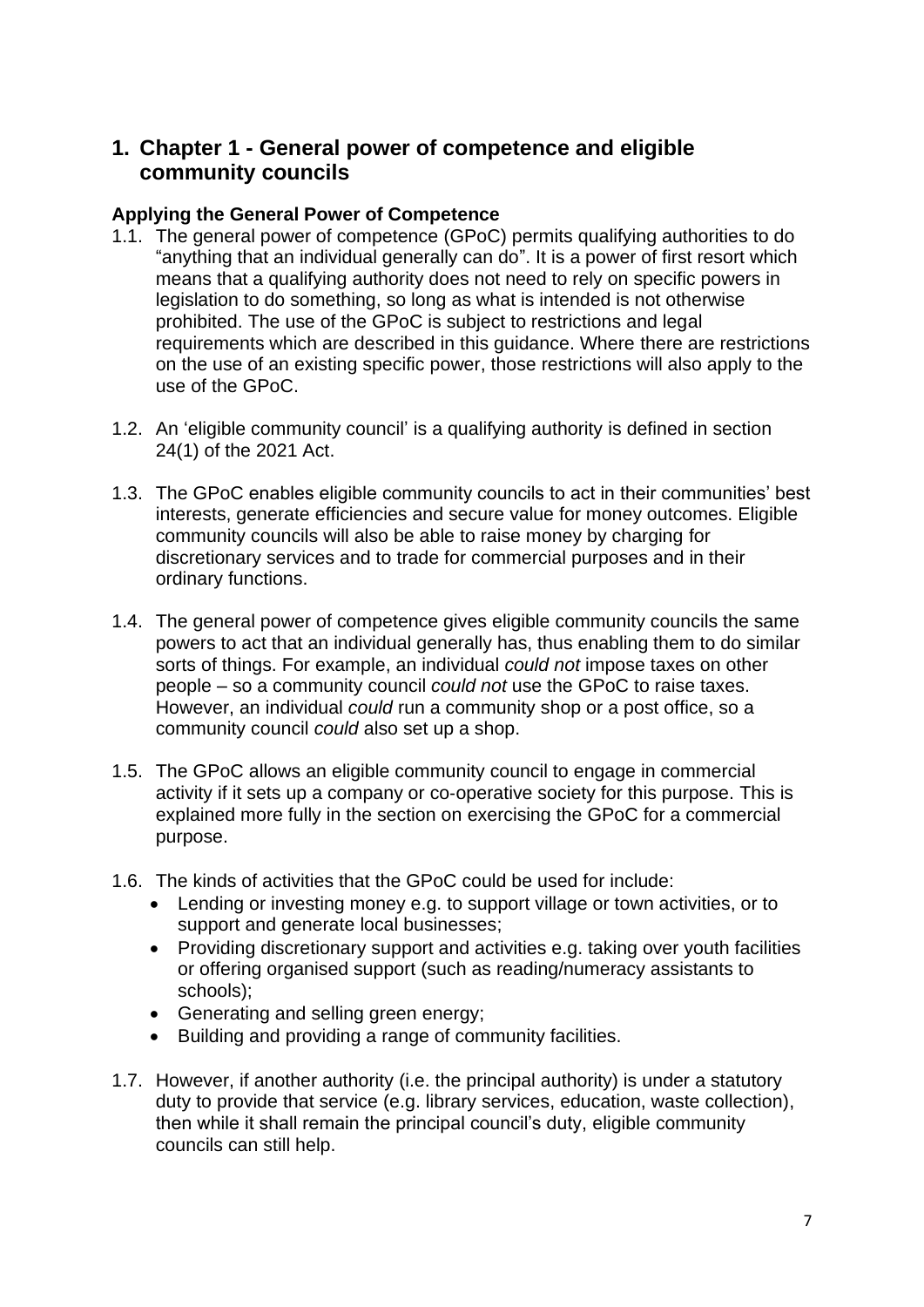### <span id="page-7-0"></span>**Eligibility conditions**

- 1.8. The 2021 Act sets out the conditions which community councils must meet to become an '*eligible community council*' with access to the GPoC. Only councils which meet the eligibility conditions can use this general power. The three conditions are specified in the 2021 Act, [section 30 \(2\)-\(4\)](https://www.legislation.gov.uk/asc/2021/1/part/2/chapter/2/enacted) and are set out below:
	- At least two-thirds of the total number of members of the council have been declared to be elected (including unopposed), whether at an ordinary election or at a by-election (section 30(2)).
	- The clerk to the council holds such named qualification or certification as may be specified by the Welsh Ministers by regulations (section 30(3)).
	- The two most recent Auditor General for Wales (AGW) opinions on the council's accounts are unqualified. The most recent must have been received in the previous 12 months (section 30(4)).
- 1.9. The three conditions, collectively, serve as indicators that a community council represents the views of its electorate, that the council has a recent history of sound governance and that its clerk has the core knowledge, skills and understanding to support a community council in the exercise of the new general power. This provides a level of confidence in a council's ability to execute the GPoC appropriately.
- 1.10.Where a community or town council wishes to exercise the GPoC it must resolve itself eligible through a formal resolution. A community council must meet the eligibility conditions set out above and pass a resolution at any full meeting confirming that it meets those conditions. It then resolves itself as an eligible community council able to exercise this general power. In accordance with paragraph 26ZA of Schedule 12 to the Local Government Act 1972 ('the 1972 Act') – as inserted by Schedule 4, Part 1 of the 2021 Act – the outcome of the decision to become an eligible community council *must be published on the council's website within seven working days of the resolution being passed*.
- 1.11.These conditions will be kept under review and there is scope, under section 35 of the 2021 Act, for the Welsh Ministers to amend the conditions. Any proposed changes to these conditions would be made by the Welsh Ministers making regulations and subject to consultation prior to being made.

### **The Three Conditions**

### *Condition 1: Proportion of elected members*

- 1.12.This condition reflects the principle that a council which exercises the GPoC should reflect the democratic views of the community. Local services are best provided within a democratic framework of local accountability. People who use local services should have as much say as possible in the way they are managed and delivered.
- 1.13.The condition is for at least two-thirds of members to be elected. This includes those elected at by-elections and those elected unopposed. This means that the minimum number of elected councillors must be a whole number equal to,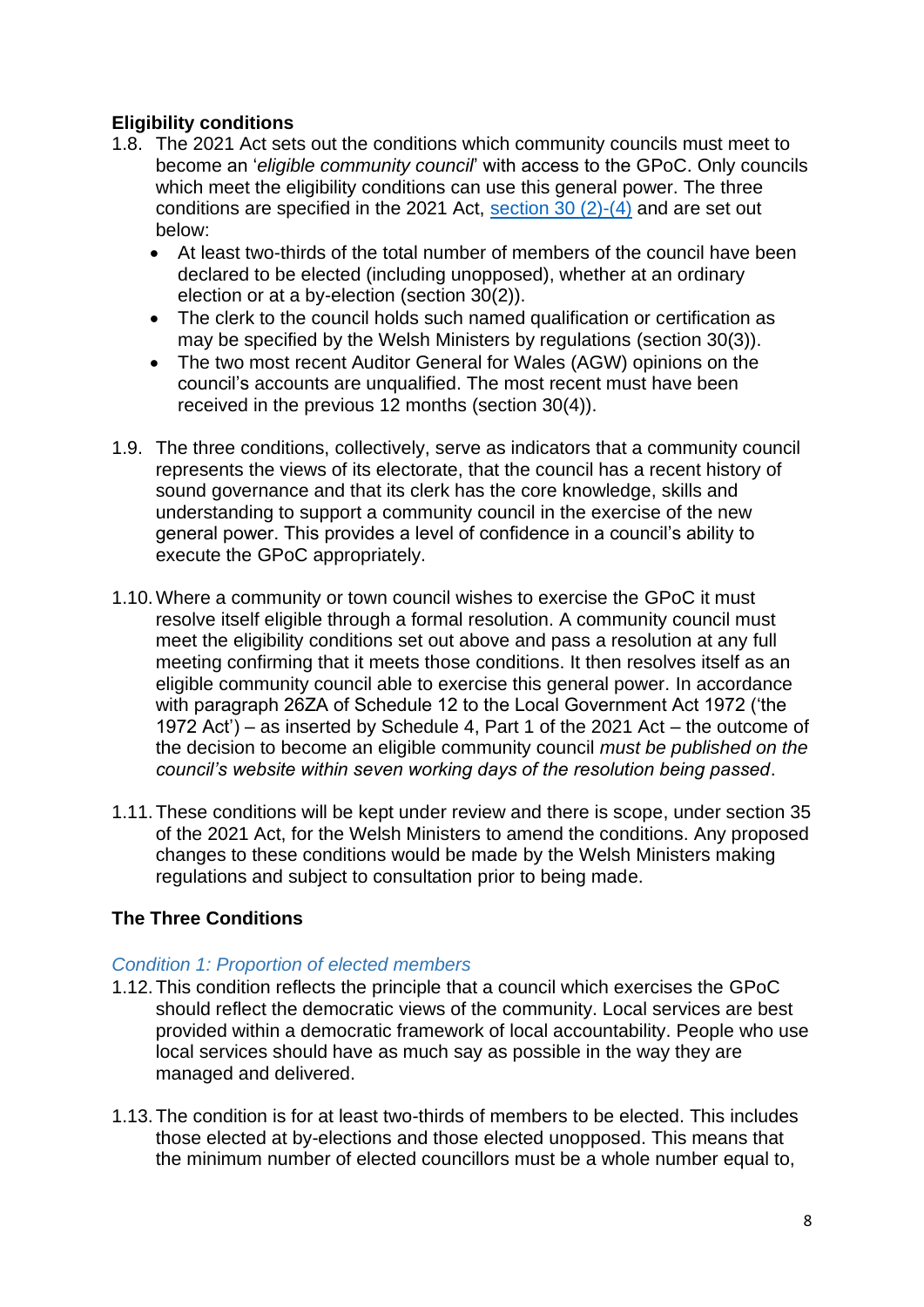or higher than, two-thirds of councillors. For example, a council with nine councillors must have at least six elected councillors.

1.14.Where this is not a whole number, then it must be rounded up. The table below confirms the number of elected councillors required to meet this condition.

| <b>Council seats</b> | . .<br>-   |  |   |  | - | ▃ |  |  | u |   |
|----------------------|------------|--|---|--|---|---|--|--|---|---|
| Two-thirds           | $\sqrt{ }$ |  | L |  |   |   |  |  |   | - |

### *Condition 2: Relevant clerk qualification*

- 1.15.This condition reflects the importance that any council which exercises the GPoC needs to be sufficiently supported when doing so.
- 1.16.The Certificate in Local Council Administration (CiLCA) is widely recognised by the sector as providing a broad knowledge of all aspects of the community council clerk's work, role and responsibilities, including the law, council procedures, finance, planning and community involvement.
- 1.17.In accordance with the Eligible Community Councils (General Power of Competence) (Qualifications of Clerks) (Wales) Regulations 2021 ('the 2021 Regulations') which came into force on  $5<sup>th</sup>$  May 2022, the clerk to the community council must have obtained at least one of the following, at the time, or before the council passes a resolution that it meets the criteria and is an eligible community council:
	- The Certificate in Local Council Administration (CiLCA)
	- The Certificate of Higher Education in Community Governance
	- The Certificate of Higher Education in Community Engagement and **Governance**
	- The Certificate of Higher Education in Local Policy.
- 1.18.At the time of the council passing a resolution to be an eligible community council, it would be insufficient to declare that the clerk is currently undertaking one of the above; or intending to undertake one at a future date. It will also be insufficient to say that a deputy clerk holds CiLCA. It must be the recognised proper officer of the council that holds the CiLCA qualification.
- 1.19.Clerks who gained any of the above sector specific qualifications before May 2022 are advised to undertake additional training to confirm that they understand how the GPoC operates. The Society of Local Council Clerks provide a standalone training module GPoC. Clerks who hold a CiLCA certificate without this module would benefit from completing this prior to the council passing a resolution that it is an eligible community council.
- 1.20.The clerk qualification is only required for those councils who wish to resolve themselves as eligible to exercise the GPoC. There is no general requirement for community or town council clerks to be qualified, although clerks are encouraged to attain CiLCA for the benefit of supporting the council.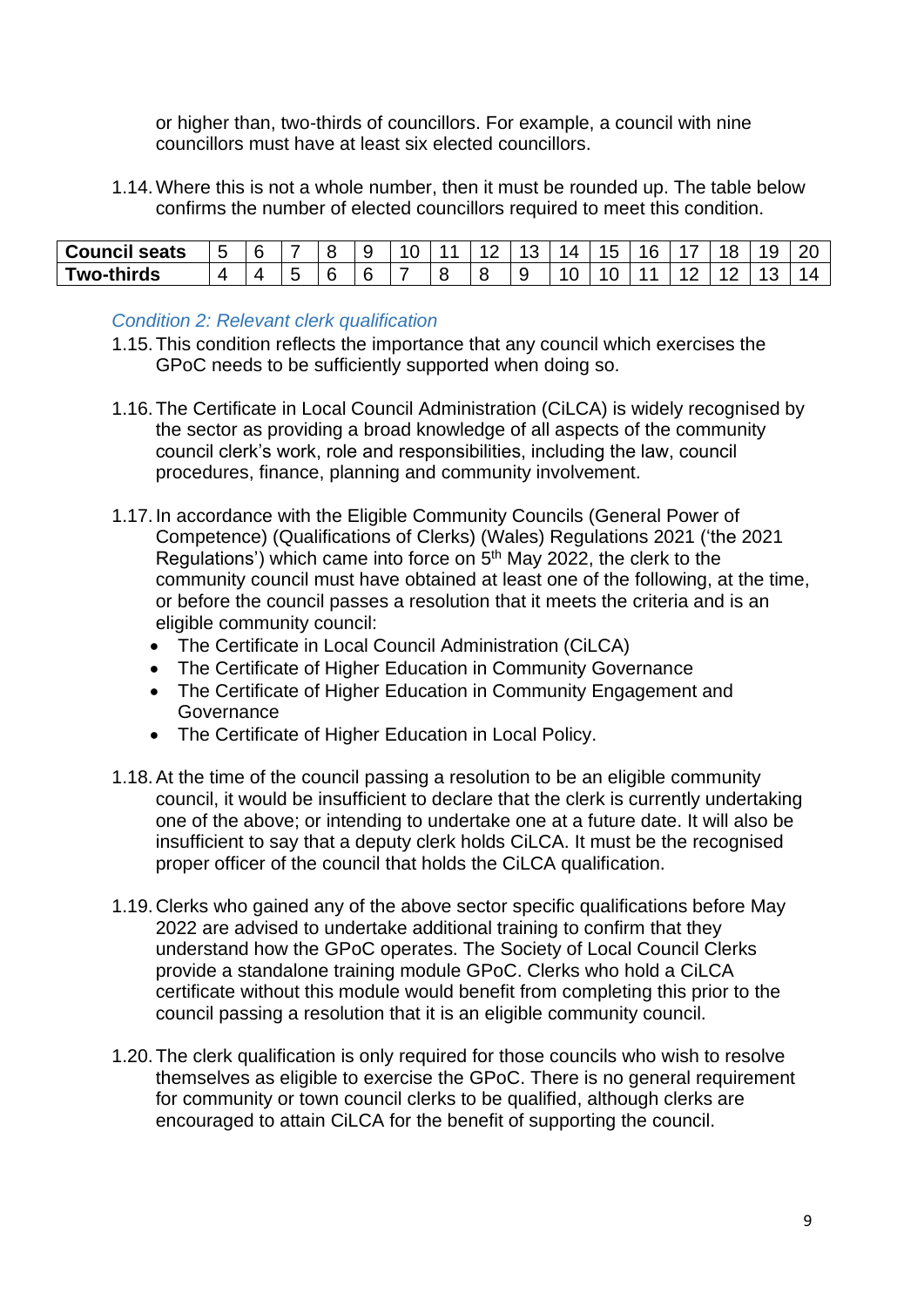### *Condition 3: Audit opinions*

- 1.21.Principles of transparency, professionalism and public accountability should be followed in all financial procedures of community councils. Adherence to an appropriate audit regime and the production of an annual financial statement should be cornerstones of a council's financial management practices.
- 1.22.To meet this condition, the council must have received two unqualified auditor's opinions for two consecutive financial years from the Auditor General for Wales (AGW) – the latest of which must have been received during the 12 months ending on which the community council's resolution is passed.
- 1.23.Community councils which have recent qualified audits will not be eligible to exercise the GPoC.
- 1.24.By way of illustration, at the community council annual meeting in May 2022, the council would normally have confirmation of the outcome of the AGW's audit opinion for the financial years 2019-20 and 2020-21. This is subject to the council providing the external auditor with all the co-operation, relevant information and evidence, in a timely manner, for the AGW to provide an audit opinion.
- 1.25.Therefore, provided that the audit opinion is unqualified for both financial years 2019-20 and 2020-21, this condition would be satisfied. If either of the opinions is qualified, then the condition cannot be satisfied, and the council *cannot pass a resolution* that it is an eligible community council.
- 1.26.In future years, annual consideration of the third condition means that the relevant audit opinion taken into account will continue to change. For instance, in 2023, consideration of this condition would rely on the audit opinions from 2020-21 and 2021-22.

#### *Future changes to the audit regime*

1.27.Audit Wales has given notice that the audit regime is due to change in 2022. This does not affect the way in which the third condition is assessed as audit opinions will continue to be issued each year by the AGW. This is subject to the absence of major governance and record-keeping problems in councils, and councils providing the AGW with all necessary co-operation, relevant information and evidence, in a timely manner, for AGW to provide the audit opinion.

### <span id="page-9-0"></span>**Exercising the general power of competence for a commercial purpose**

1.28.An eligible community council may use the GPoC to carry out an activity for a commercial purpose. However, the council may only do so if it would also rely on this general power to carry out that activity for a non-commercial purpose i.e. it could not charge for an activity that it is required, by legislation, to carry out. For example, a council which currently maintains its own lawns and grounds may want to use the GPoC to be able to offer their services to local sports grounds for a fee.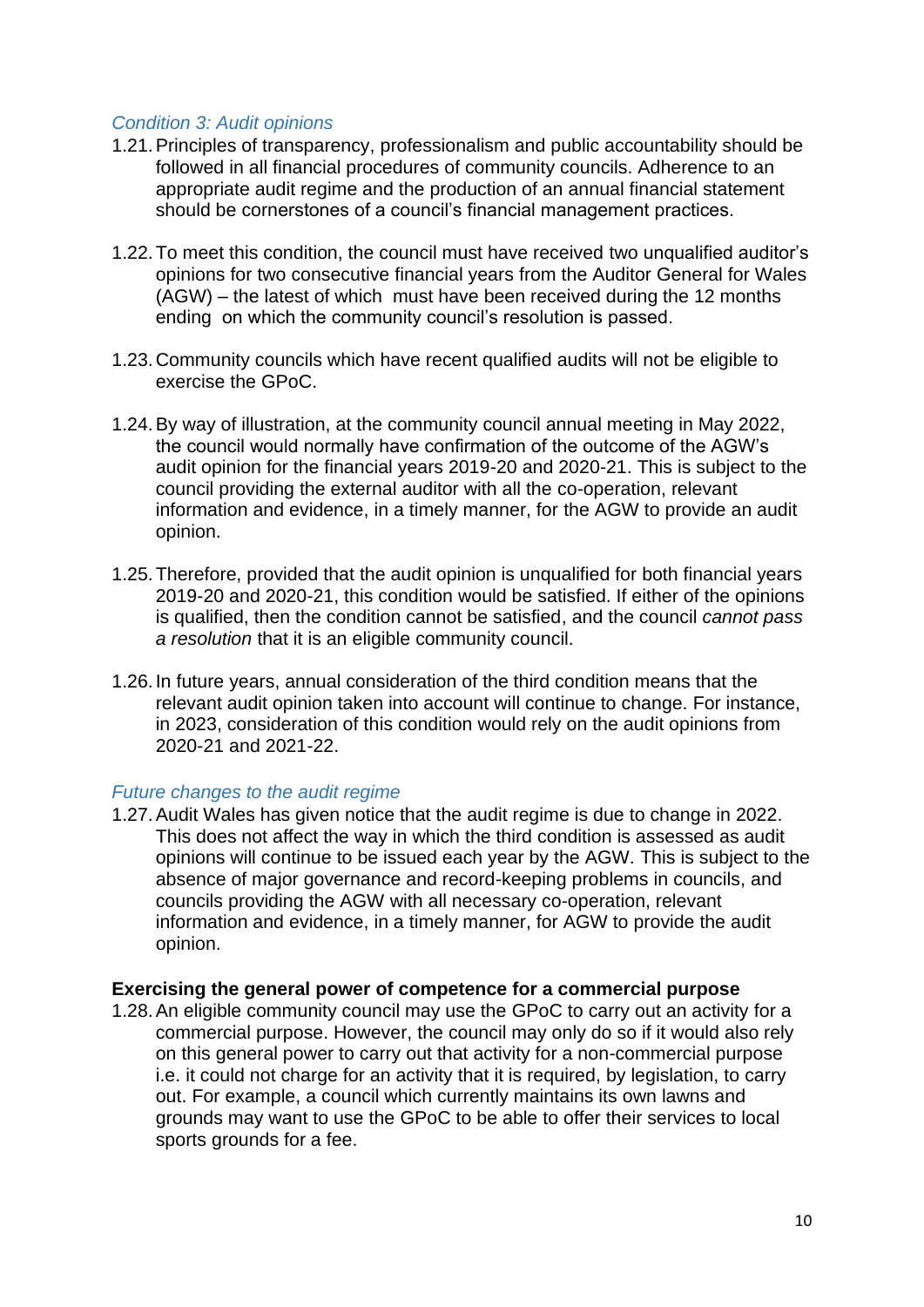- 1.29.An eligible community council is required to undertake any trading operations through a company (as defined in section 1(1) of the Companies Act 2006 or a registered society as defined under the Co-operative and Community Benefits Societies Act 2014). Those companies must meet the requirements for establishing and running a company.
- 1.30.Eligible community councils must take adequate steps to consider the implications of their proposed exercise of the power for a commercial purpose. The specific conditions are set out in the [General Power of Competence](https://www.legislation.gov.uk/wsi/2021/1166/contents)  [\(Commercial Purpose\) \(Conditions\) \(Wales\) Regulations 2021](https://www.legislation.gov.uk/wsi/2021/1166/contents) as amended by the [General Power of Competence \(Commercial Purpose\) \(Conditions\) \(Wales\)](https://www.legislation.gov.uk/wsi/2022/423/contents/made)  [\(Amendment\) Regulations 2022 \("the 2022 Regulations"\)](https://www.legislation.gov.uk/wsi/2022/423/contents/made) and provide that:
	- Before exercising the power, an eligible community council must prepare and approve a business case in support of the proposed exercise of the power. The above regulations set out the requirements for the business case.
	- Where the eligible community council has supplied anything to the company through which the GPoC is being exercised for a commercial purpose, the council must recover its costs from that company.
	- The business case must be published as soon as practicable after the decision is taken to approve it.
- 1.31.For instance, a council may wish to open a local shop or café. While an eligible community council might reasonably support the start-up of a company for this purpose, it should recover the costs of doing so. These costs could include accommodation, goods, services, staff or anything else to help set-up the shop or café. Ongoing subsidy or funding could both distort the market unfairly and could also lead to public funds being placed at undue commercial risk.

### <span id="page-10-0"></span>**Power to trade in ordinary functions**

- 1.32.The [Local Government \(Relevant Authorities\) \(Power to Trade\) \(Wales\) Order](https://www.legislation.gov.uk/wsi/2022/424/made)  [2022](https://www.legislation.gov.uk/wsi/2022/424/made) ("2022 Order") came into force on 5 May 2022 to extend to eligible community councils. This provides eligible community councils with a power to trade in all services, so long as they are not required by law to provide them. An authority's power to trade in their ordinary functions is provided for in section 95 of the Local Government Act 2003.
- 1.33.As with exercising the general power for a commercial purpose, where an eligible community council intends to use the power to trade in its ordinary functions, it must prepare, approve and publish a business case.
- 1.34.The ordinary functions of a community council are the functions set out in Acts of Parliament, and Measures or Acts of the Senedd, e.g. powers to provide allotments, to provide and maintain bus shelters, and the power to promote local energy saving schemes. They do not include delegated functions that some community councils operate under agreement from their principal council e.g. library services.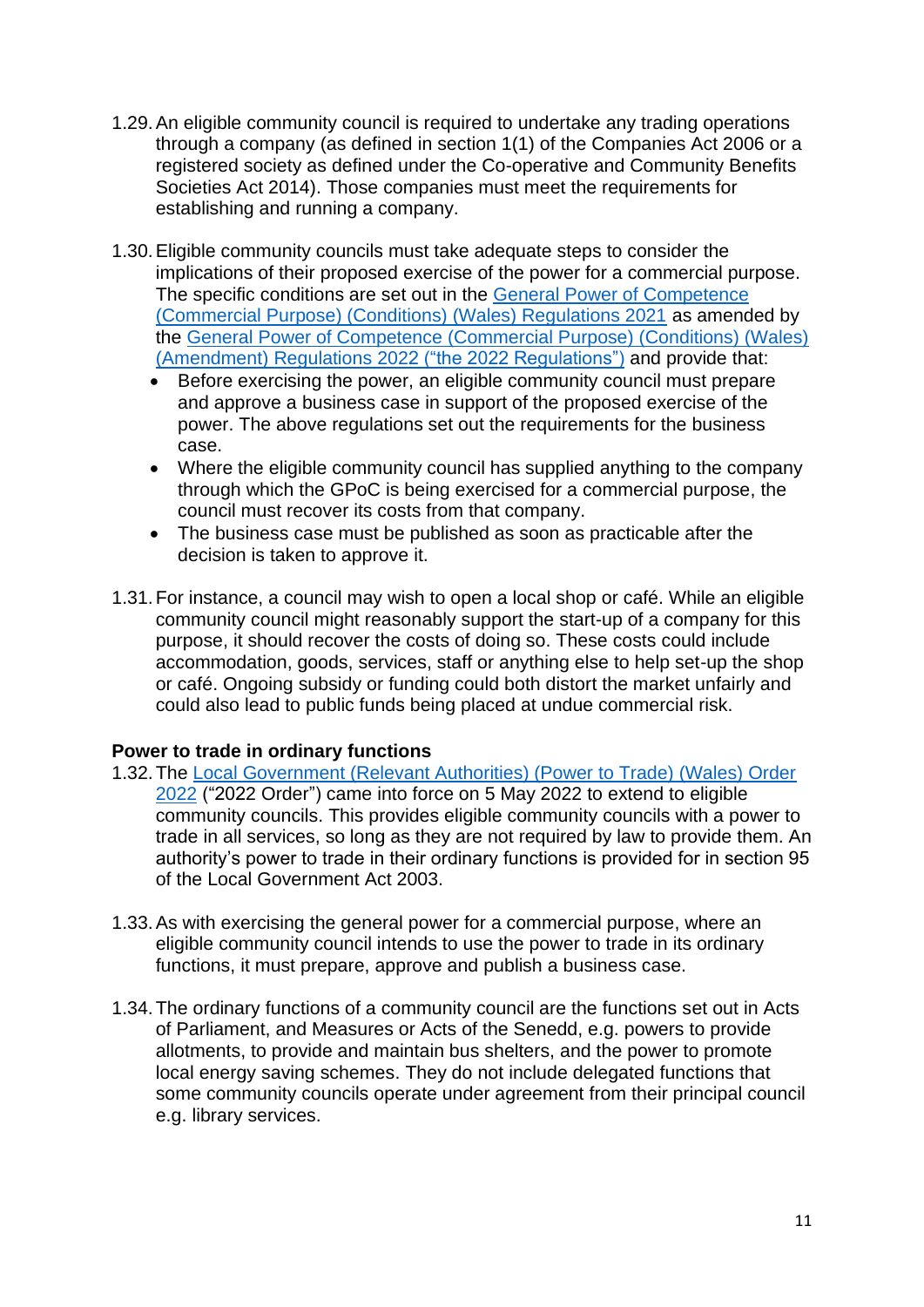### *The business case*

- 1.35.A business case must be prepared prior to a community council using the *general power for commercial purposes* or the *power to trade in their ordinary functions*. The purpose of the business case is to be transparent that a reasonable assessment of the proposal has been made and agreed by the council.
- 1.36.Business cases should be proportionate to the complexity of each case and the scale of investment being considered. There should be a clear audit trail showing that the community council has acted within its powers. All business cases must be published as soon as practicable following the council decision to approve it.
- 1.37.Appropriate guidance on preparing a business case will depend on the nature of the proposal, and 'no one size' will fit all circumstances. However, under the 2022 Order, a business case must include the following elements:
	- The aims and objectives of the proposed exercise of the GPoC;
	- The costs, investments and other resources required to achieve those aims and objectives;
	- The financial outcomes that are expected to be achieved;
	- Any other relevant outcomes that are expected to be achieved;
	- Any risks associated including an assessment of the severity of those risks, and any mitigating actions;
	- The impact (including on the terms and conditions of employment) on any staff that it intends to supply to a company to do things for a commercial purpose.
- 1.38.The regulations do not specify an individual accountable for approving the business case – only that it is for the council to provide that approval. The matter is to be decided locally. However, it is recommended that it is made clear to members as well as the public how the approval process works, for example, through the council's standing orders or schemes of delegation.

### <span id="page-11-0"></span>**Boundaries of the general power of competence**

- 1.39.The GPoC does not allow community councils to bypass prohibitions, limitations or restrictions contained in existing legislation. The need for due diligence and robust, transparent decision-making remains. Moreover, councils will want to ensure they have sufficient community support and funding before using the power.
- 1.40.When exercising the GPoC, eligible community councils must act in accordance with the principle established in the case of *Associated Provincial Picture Houses Ltd v Wednesbury Corporation (1948) 1 KB 223* (known as the *Wednesbury case*). The judgement in that case made it clear that a council can exercise reasonable discretion when interpreting legislation provided that it justifies its decision in terms of relevant, rather than irrelevant, matters.
- 1.41.Where a council is already subject to a statutory duty, then that duty remains in place. The GPoC For instance, section 6 of the Environment (Wales) Act 2016 imposes a duty on public authorities, including community councils, "…to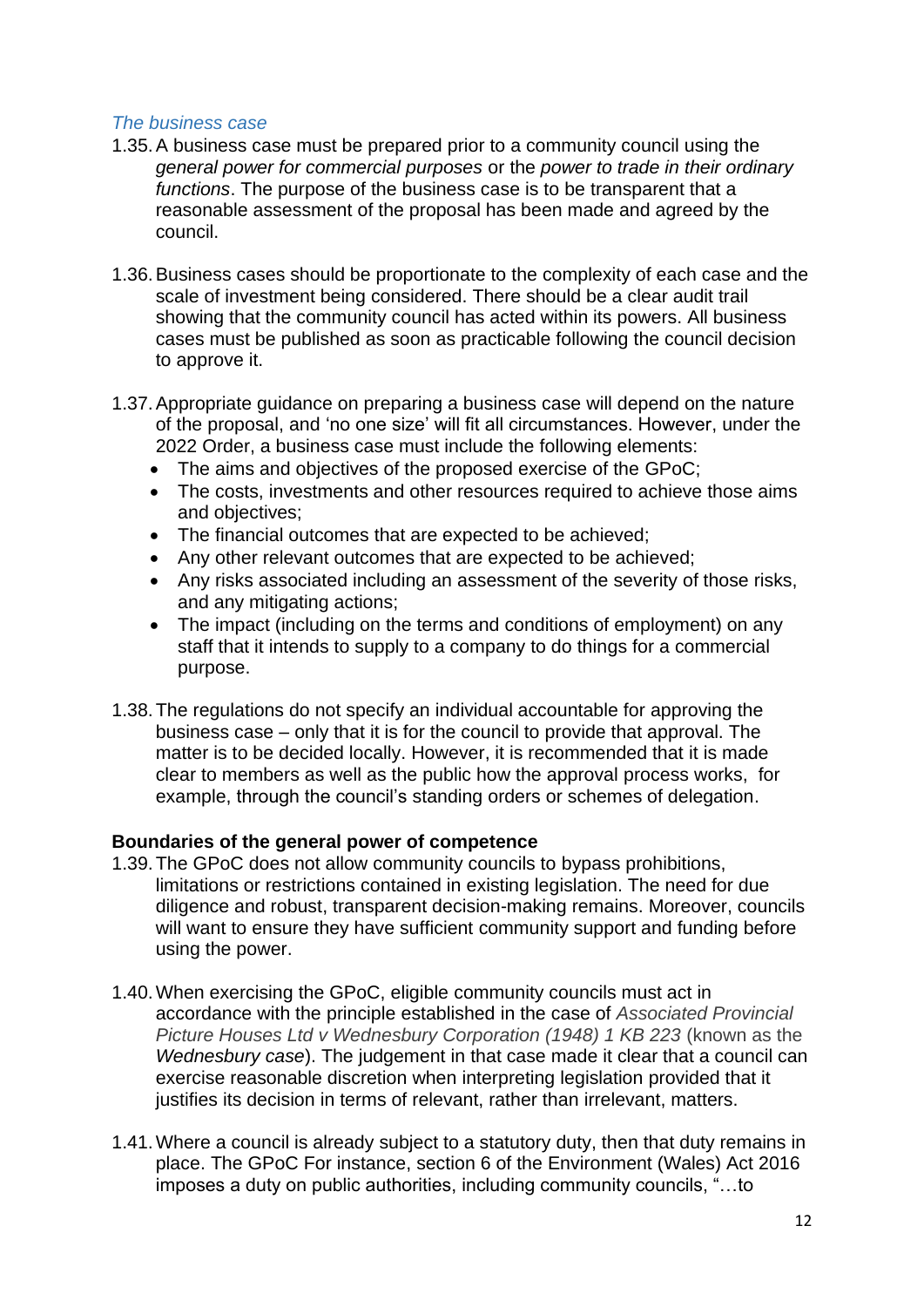maintain and enhance biodiversity in the exercise of their functions, promote the resilience of ecosystems (known as the Biodiversity and Resilience of Ecosystems duty). . A comprehensive list of statutory duties which apply to community and town councils can be found in the *[Good councillor's guide: for](https://gov.wales/good-councillors-guide-community-and-town-councillors)  [Community and Town Councillors](https://gov.wales/good-councillors-guide-community-and-town-councillors)*.

- 1.42.The council must continue to comply with existing legislation such as employment law, health and safety legislation, equality legislation and the duties relating to data protection and freedom of information.
- 1.43.Eligible community councils cannot use this GPoC primarily to raise money, but they can receive income as a result of using the power for a different primary purpose. For example, the council could lend money to support a local activity and earn interest on the loan and it could also raise sponsorship for a community project.
- 1.44.Through the 2021 Act and associated subordinate legislation, there are other appropriate constraints on the use of the GPoC, including the following:
	- The requirement for a company structure when using the general power for a commercial purpose, and a business case which considers the costs, benefits and risk of each proposal;
	- Limitations on fees and charges for discretionary services; and
	- Checks for pre- and post-commencement limitations (whereby a specific power may be identified). For example, the GPoC power cannot be used to re-write or ignore any parts of express statutory powers and duties.

### <span id="page-12-0"></span>**Annual review of eligibility**

- 1.45.Under section 31(1) of the 2021 Act, once a community council has resolved itself to be an eligible community council, it will need to reaffirm on an annual basis that it continues to meet the eligibility criteria. A council can do this by passing a resolution to this effect at its annual meeting.
- 1.46.In the case of a council which has appropriately resolved itself to be eligible at the first available annual meeting following commencement of the 2022 Regulations on 5 May 2022, it will retain that status until its next annual meeting. This would provide the council, and those they deal with, certainty as to the extent of their powers.
- 1.47.Part 1, Schedule 4 to the 2021 Act amends paragraph 26ZA of the 1972 Act to require councils to publish the outcome of decisions within seven working days of the council meeting. Therefore, the outcome of the decision to continue either as an eligible community council, or not, must be published on the community council's website to the same timetable. This provides clarity for the council, and those it deals with, on its ability to exercise the general power.

### <span id="page-12-1"></span>**Ceasing to be eligible**

1.48.A community council may decide that, despite meeting the conditions, it no longer wishes to be an eligible community council. An eligible community council may pass a resolution at any meeting of the council that it is no longer eligible. The council would then cease to be an eligible community council at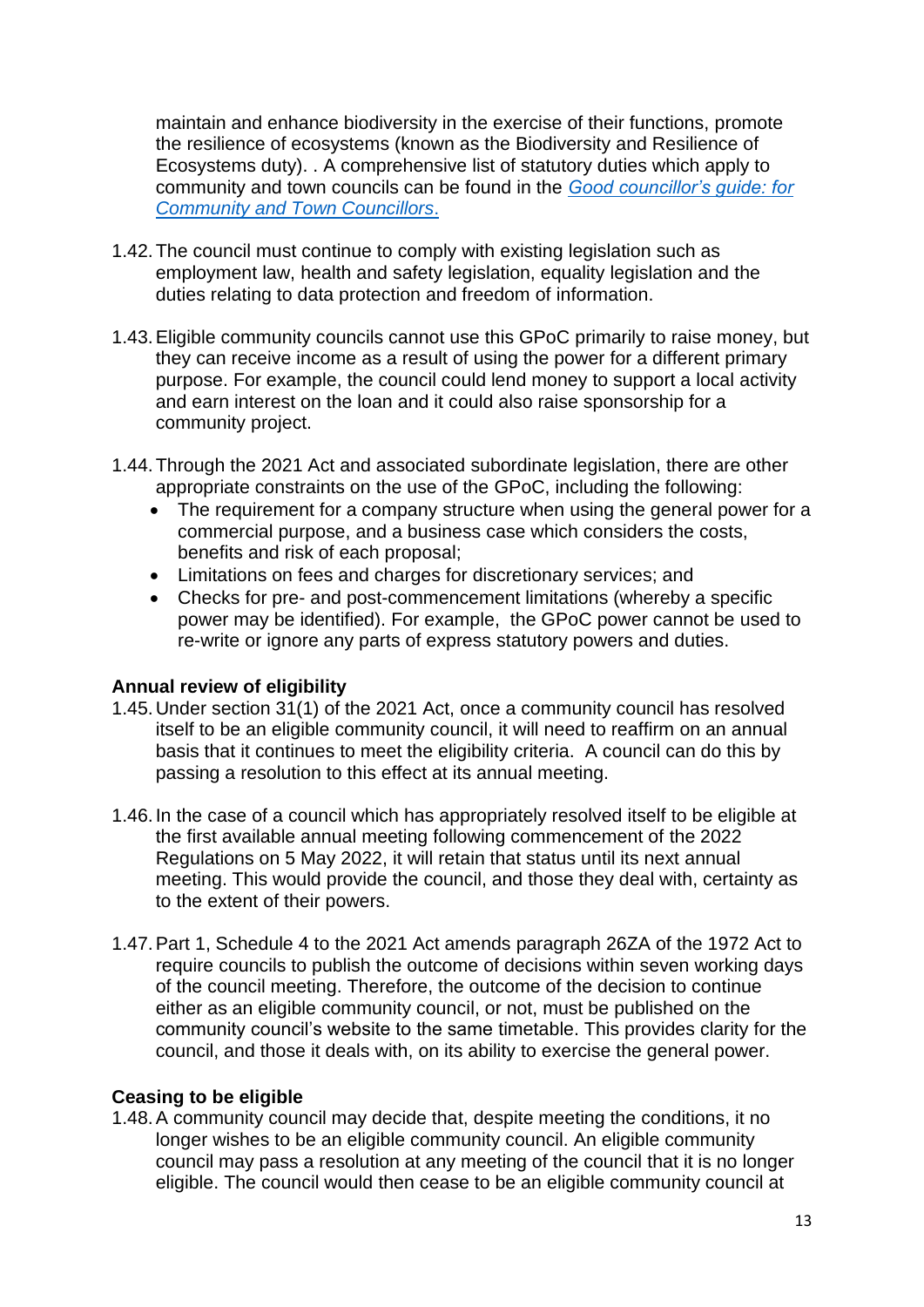the end of the day following the meeting at which the resolution was passed. In which case it must publish its decision that it is no longer an eligible community council within seven working days of taking the decision (Section 32 of the 2021 Act).

1.49.Under section 31(2) of the 2021 Act, if the council does not pass a resolution at the appropriate annual meeting that remains an eligible community council then it ceases to be one at the end of the day following the annual meeting in question. It will not be able to exercise the GPoC until it resolves itself eligible, which may be at the next council meeting.

### <span id="page-13-0"></span>**What happens to agreements entered into by an eligible community council and then the council ceases to be eligible?**

- 1.50.Section 33 of the 2021 Act provides that, if an eligible community council which ceases to be an eligible community council (and so loses the general power competence) can continue to rely on the GPoC in relation to things it has done in the exercise of that power while it was an eligible community council, e.g.to deliver services or undertake activities, even though it had ceased to be eligible.
- 1.51.However, the council could not enter into a new contract or change an existing arrangement so that it became qualitatively different from how it was while the council was still eligible.

### <span id="page-13-1"></span>**Common Community Councils**

- 1.52.Under sections 27E and 27F of the 1972 Act, communities have the power to apply for an order grouping its community with other communities under a common community council.
- 1.53.In circumstances where such a common community council is formed after 20 January 2021 following an Order made under section 27F of the 1972 Act, it is in effect a new council.
- 1.54.In this case, a newly formed common community council could potentially meet two of the three eligibility conditions relating to:
	- The proportion of elected members since the order made by the principal council would make provision for an election under the 1972 Act, section 27F(5)(a); and
	- Employment of a clerk who holds one of the relevant qualifications specified in the 2021 Regulations.
- 1.55.However, they would be unable to satisfy the third eligibility condition regarding the two most recent opinions of the Auditor General for Wales for at least two years.
- 1.56.To address the anomaly, this condition does not apply to the common community council where at least half of the communities grouped together to form the new common community council had separate community councils immediately beforehand which met this third condition.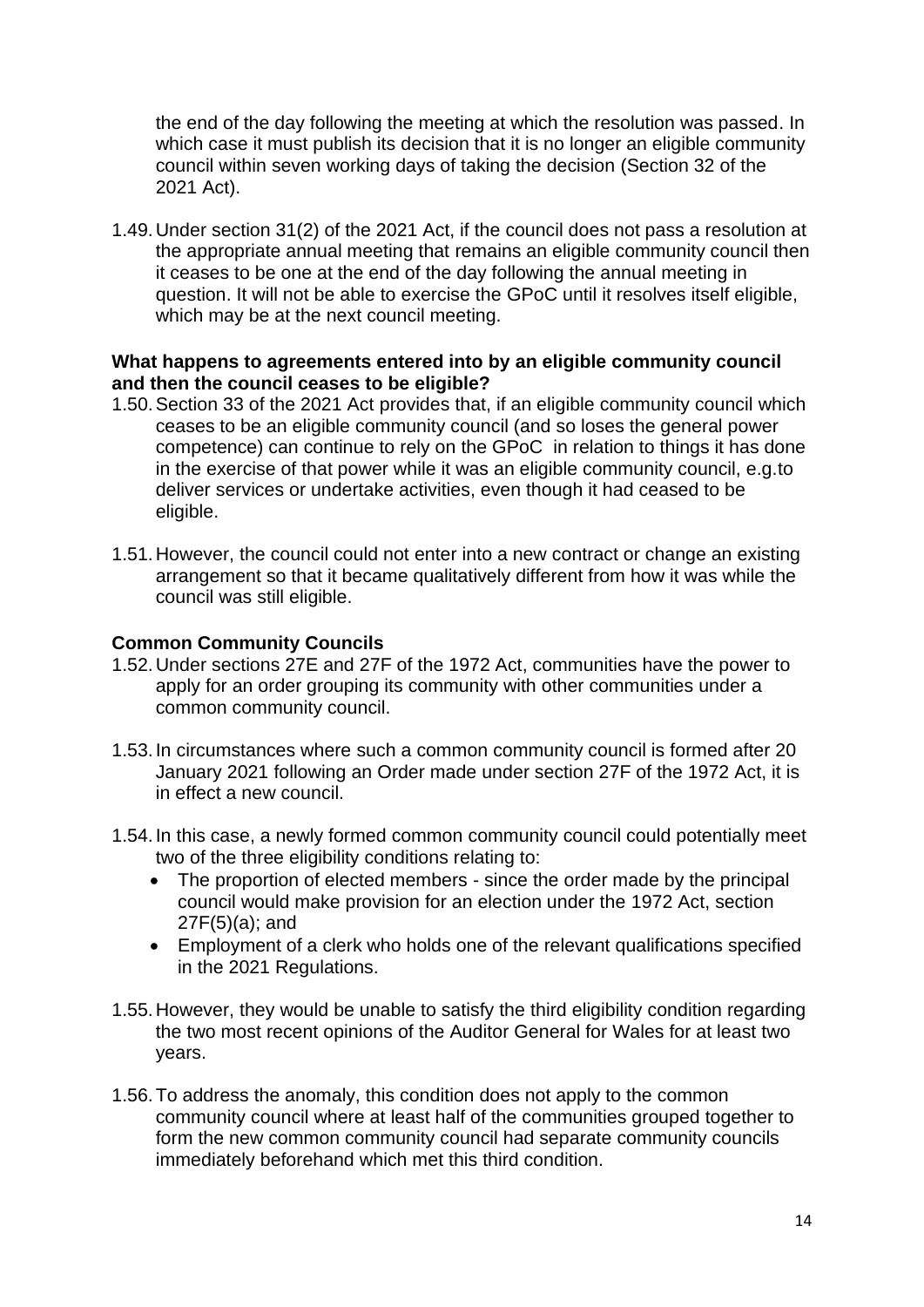1.57.However, if the first opinion of the Auditor General for Wales of the common community council is a qualified audit opinion, then the common community council ceases to be an eligible community council with immediate effect.

### <span id="page-14-0"></span>**Section 137 of the Local Government Act 1972 and Community and Town Councils**

- 1.58.Section 137(1) of the 1972 Act has been retained for community councils that do not wish to resolve themselves as eligible community councils, or are not yet able to satisfy the eligibility conditions.
- 1.59.A community council which does not resolve itself as an eligible community council will still be able to use the current power under section 137(1) of the 1972 Act. This power permits community councils to spend a limited amount of money on activities for which it has no other specific powers. They may only do this if the council considers that it will be for the direct benefit of its area, or part of its area, or all or some of its inhabitants. Community councils are also permitted under section 137(3) to incur expenditure for certain charitable and other purposes.
- 1.60.The maximum expenditure is calculated annually. The appropriate sum for the purposes of section 137(4)(a) is calculated by applying the formula set out in Schedule 12B to the 1972 Act.
- 1.61.Once a council resolves itself an eligible community council, section 137 of the 1972 Act no longer applies to the council as the GPoC – under section 24 of the 2021 Act – is less limiting. If a council ceases to be eligible to exercise the GPoC, section 137 of the 1972 Act will once again apply to that council.
- 1.62.It should be noted that neither the GPoC nor section 137 of the 1972 Act can be used to circumvent a statutory prohibition on a community council carrying out a particular function.
- 1.63.Section 137 of the 1972 Act is more constrained than the GPoC because it covers activities incidental to community councils' functions. More fully, this means that section 137 of the 1972 Act limits a community council's expenditure to areas which, in their opinion, is in the interests of and will bring direct benefit to, their area or any part of it or all or some of its inhabitants.
- 1.64.As noted in the previous section, in order for section 137 of the 1972 Act used as the basis to undertake an action, the direct benefit accruing to the community council's area (or any part of it or to all or some of the inhabitants of its area) has to be commensurate with the expenditure incurred Expenditure is subject to existing financial restrictions. There is no spending limit when relying on the GPoC.
- 1.65.While the GPoC requires qualifying criteria to be met by the community council before it can resolve itself eligible to exercise that power, section 137 of the 1972 Act does not require specific criteria to be met before a community council is eligible to exercise the power.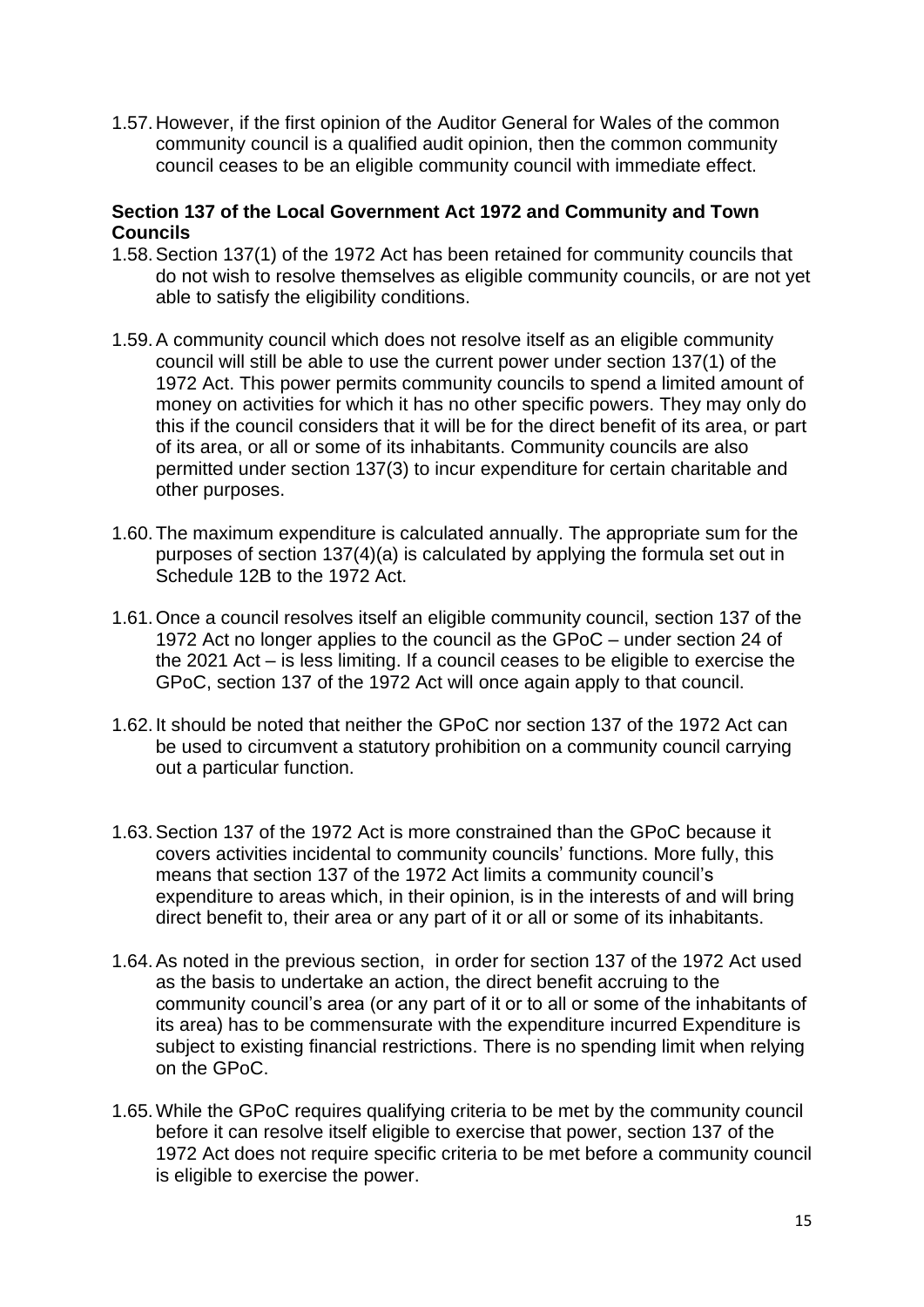### <span id="page-15-0"></span>**The Local Government Act 2000 - Well-being Power**

- 1.66.The Local Government Act 2000 ("the 2000 Act") introduced the "well-being power" which enabled local authorities to do anything that they consider is likely to promote or improve the economic, social or environmental well-being of their area and/or the persons in it, provided that they are not restricted from doing so by other legislation. This power for community councils came into force in Wales on 11 May 2011.
- 1.67.Having three general powers in law is confusing and unnecessary, and has been reported as such by the sector.
- 1.68.Therefore, the 'well-being power' provided in section 2 of the 2000 Act was repealed for **all** community councils when the provisions relating to the GPoC were brought into force for eligible community and town councils on 5 May 2022.
- 1.69.Community councils can continue anything which they started, and is ongoing, under the well-being power at the time this power was repealed. However, reliance on this power should stop when that activity is completed or a council resolves to become an eligible community council. Nothing new may be started by the community council using the well-being power from 5 May 2022.

### <span id="page-15-1"></span>**Impact of exercising the General Power of Competence**

1.70.Over time it is intended to take stock of the number of community councils resolving themselves eligible to exercise the GPoC, and the purposes for which they use it. The National Training Advisory Group, which meets quarterly, will assess the impact of the provisions at key points. They will draw on evidence from surveys, annual reports of community councils, and monitoring the uptake of the CiLCA training.

### <span id="page-15-2"></span>**Case studies**

1.71.As of the publication of this statutory guidance, there are no examples from community councils in Wales to illustrate how the GPoC may be used. However, [case studies of parish councils](https://www.lalc.co.uk/wp-content/uploads/2012/07/Fact-sheet-General-Power-of-Competence.pdf) exercising the GPoC may be found from the [Local Government Association](https://www.local.gov.uk/sites/default/files/documents/general-power-competence--0ac.pdf) website.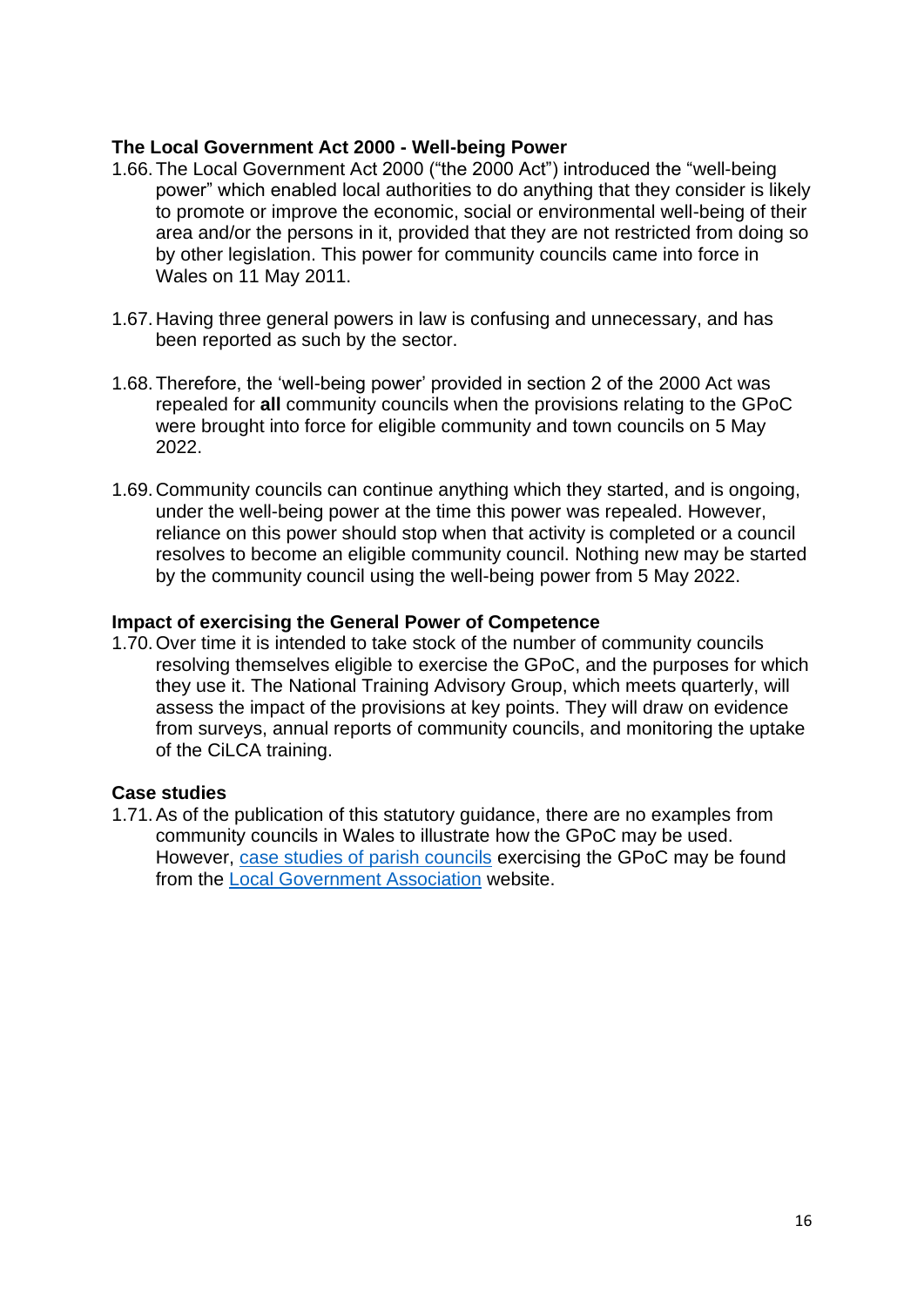### <span id="page-16-0"></span>**2. Chapter 2 – Multi-location meetings**

- 2.1. The [Local Authorities \(Coronavirus\) \(Meetings\) \(Wales\) Regulations 2020](https://www.legislation.gov.uk/wsi/2020/442/contents) made temporary changes to meeting arrangements for community councils, allowing meetings to be held virtually (i.e. multi-location meetings) and requiring meeting documents to be published electronically. These changes allowed meetings to continue during the coronavirus pandemic. The changes proved popular and beneficial, so the Welsh Government made them permanent through the 2021 Act.
- 2.2. Many councils have found that attendance including from the general public and productivity of meetings have improved with multi-location meetings. There are also benefits in reducing travel and enabling councillors, members of the public and the press to engage more readily and more conveniently in council meetings.
- 2.3. Physical meetings should not be seen as representing the gold standard with multi-location meetings being second best. Physical meetings may be convenient and effective for some who are most used to them – but they may be inaccessible or inconvenient to many.

### <span id="page-16-1"></span>**What are the requirements?**

- 2.4. This section sets out the things that authorities must do in respect of multilocation meetings.
- 2.5. The 2021 Act requires that all community councils must make and publish arrangements for its meetings to enable people who are not in the same place to meet. Under the arrangements, councils will need to take reasonable steps to allow meetings to be held from multiple locations. If the arrangements are revised or replaced the new arrangements must also be published.
- 2.6. The practicalities of arrangements were considered carefully and it is important for councils to be clear the *minimum requirement is that members are able to hear and be heard by others*.
- 2.7. Examples of this could include:
	- All participants are in the same physical location;
	- All participants are in the same physical location except one individual who joins from another location e.g. by video or telephone conference;
	- Roughly equal number of councillors are present in a physical space and joining through remote means;
	- Wholly through remote means where no physical arrangements have been made.
- 2.8. Whilst physical meetings in the same location are allowable under the 2021 Act, councils must note that the 2021 Act requires that participants (i.e. council members, members of the public and press) are able to join meetings remotely – even if physical meetings are the preferred mode. Councils must publish these arrangements, for example, through standing orders. Councils are not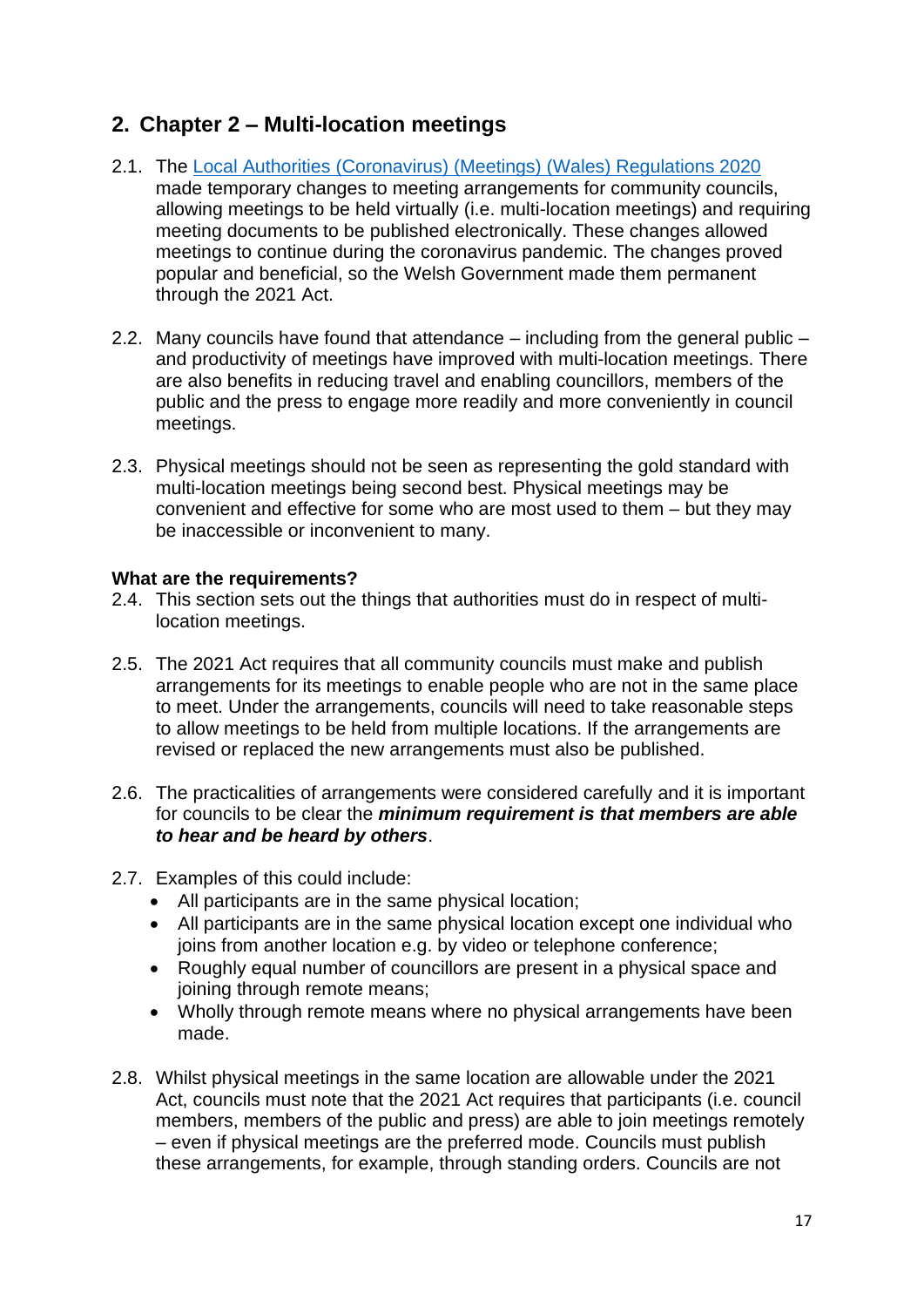allowed to resolve that all meetings will be held entirely physically. Councils should take reasonable steps to allow people to join from another location.

### <span id="page-17-0"></span>**What should the arrangements consider?**

- 2.9. The arrangements must be relevant to your council. They should be consistent with the Nolan principles of public life, the Code of Conduct for members of community councils and must take account of prevailing public health advice and/or legislation.
- 2.10.It is suggested that arrangements should cover:
	- How a council will determine which meetings will have a physical element (i.e. a council meeting room) and how remote access will work in those cases;
	- The venue for physical meetings and (if relevant) the appropriate online meeting platform and/or telephone access. This may require councils to consider the most appropriate venue for future meetings and value for money for any upgrades to infrastructure.
	- Meeting attendance, including determining where a member is present and voting procedures;
	- Ways of working during the meeting e.g. whether and how to use the chat function where appropriate, managing unruly conduct and voting;
	- Arrangements to support other participants (including the public and the press) to be able to access and participate in the meeting. This might include virtual waiting room arrangements to ensure appropriate and timely access; and
	- Ensuring the meeting is inclusive and accessible and consistent with any Welsh Language Scheme adopted by the council.
- 2.11.There is no requirement for meetings to be held in the same way every time it meets.
- 2.12.The chairing and running of the meetings will be slightly different depending on whether it is fully physical, fully virtual or a hybrid meeting. Arrangements need to adapt as councils learn from experience (i.e. from other councils and their own community) of what works effectively in securing clear, transparent, accessible meetings.
- 2.13.When deciding which meetings may be held wholly remotely and/or with physical provisions, councils should consider:
	- The circumstances of individual councillors and their preference in the way they participate in meetings. Some councillors may wish to join council meetings from another location by default – because they have working or caring responsibilities which make attending meetings in person difficult. Similarly, some councillors may wish to attend in person;
	- How members of the public are able to access meetings. There may be very good reasons why individuals are not able to attend in person, but would nonetheless wish to listen to proceedings about decisions which impact their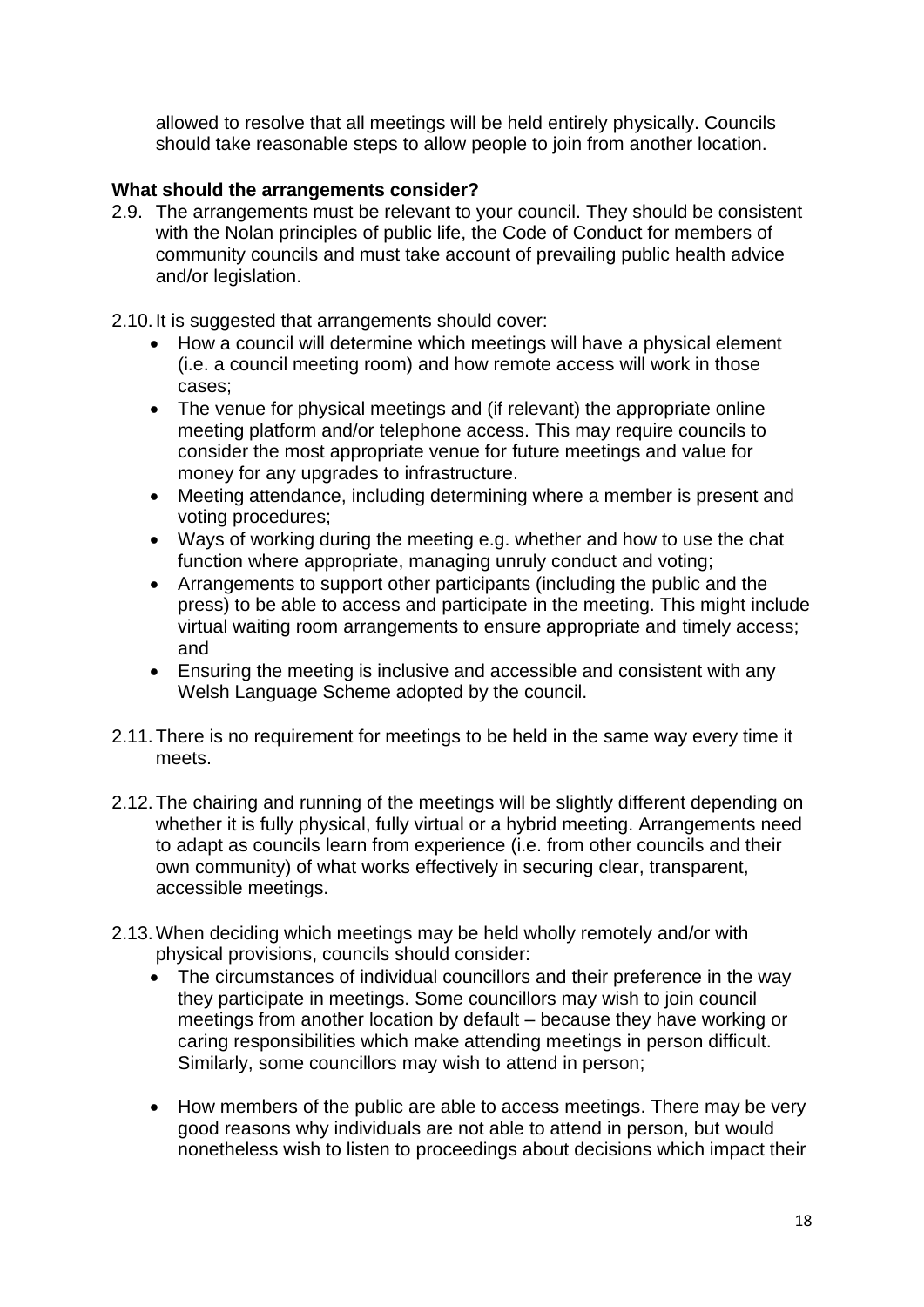lives. They may also wish to be heard in expressing views on business items;

- The accessibility of the press to hear about, and report on, local stories to enable wider public debate and accountability;
- The range of venues available within reasonable travelling distance. For instance, local schools or other public sector buildings may have infrastructure which makes remote access easier;
- How telephony and other technology can be used to support and facilitate multi-location meetings which is proportionate to the circumstances; and
- Whether arrangements can be adapted to accommodate late requests (e.g. just prior to, or during, the meeting) to join virtually where a meeting had been expected to be physical only, ensuring that the minimum standards are met - where reasonable

### <span id="page-18-0"></span>**Welsh language**

- 2.14.Although community councils are not subject to the Welsh language standards deriving from the Welsh Language (Wales) Measure 2011, they are expected to uphold the main principle of the Measure and treat the Welsh language no less favourably than English. The community council will want to consider how it could encourage and enable the use of the Welsh language at community council meetings, with the help of simultaneous translation for anyone who does not understand Welsh.
- 2.15.The Welsh Language Commissioner has provided advice on how to support bilingual working including:
	- [Bilingual drafting,](https://www.welshlanguagecommissioner.wales/media/kxbikkyz/part-1-bilingual-drafting.pdf)
	- [Text translation;](https://www.welshlanguagecommissioner.wales/media/s2upf2cb/part-2-text-translation.pdf)
	- [Using Welsh face-to-face;](https://www.welshlanguagecommissioner.wales/media/mlbn3umg/part-3-using-welsh-face-to-face.pdf) and
	- [Holding bilingual video meetings.](https://www.welshlanguagecommissioner.wales/media/f2wn1mwu/20200511-dg-s-bilingual-video-meetings.pdf)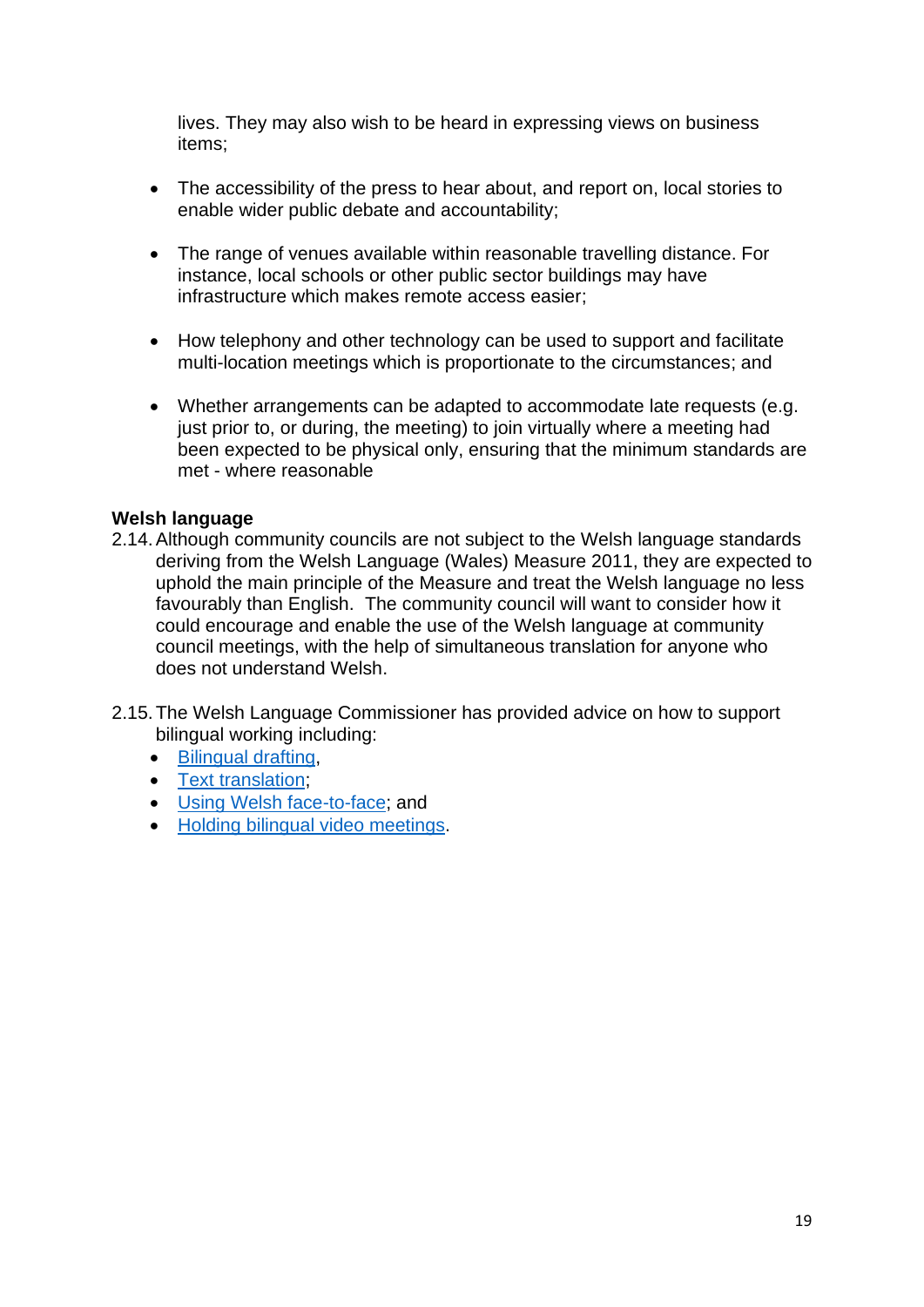### <span id="page-19-0"></span>**3. Chapter 3 - Participation at Meetings**

- 3.1. In practice, many councils have already introduced formal or informal ways for public participation in their meetings. Prior to the passing of the 2021 Act, members of the public had a statutory right to attend council meetings of community councils, but could only speak at the discretion of the person presiding at the meeting.
- 3.2. Section 48 of the 2021 Act makes provision for public participation at full community council meetings or those part of meetings which are open to the public. The person presiding over the meeting must give members of the public in attendance a reasonable opportunity to make representations about any business to be discussed at the meeting, unless doing so is likely to prejudice the effective conduct of the meeting. This does not mean that members of the public can take part in debate, but they must be given *a reasonable opportunity to make representations about business to be discussed*.
- 3.3. One option for managing this is to invite members of the public in attendance to contribute views on business items where relevant, and to apply a reasonable time limit. Chairs may wish to ask members of the public to signal in advance which items they wish to address. It is respectful to acknowledge and respond to those additional contributions as they reflect opinions from engaged members of the community.
- 3.4. Members of the public may slightly overrun and should be given reasonable time to conclude. However, if they disrupt the conduct of the meeting and make it difficult to continue, the Chair may wish to consider procedures for stopping that disruption, including formal warning to stop, pausing the meeting and/or removal of the source of disruption.
- 3.5. In the interests of transparency, impartiality, and resolving potential misunderstandings, it is recommended that the rules about public participation in council meetings should be set out and published in the council's standing orders and made available on the council's website.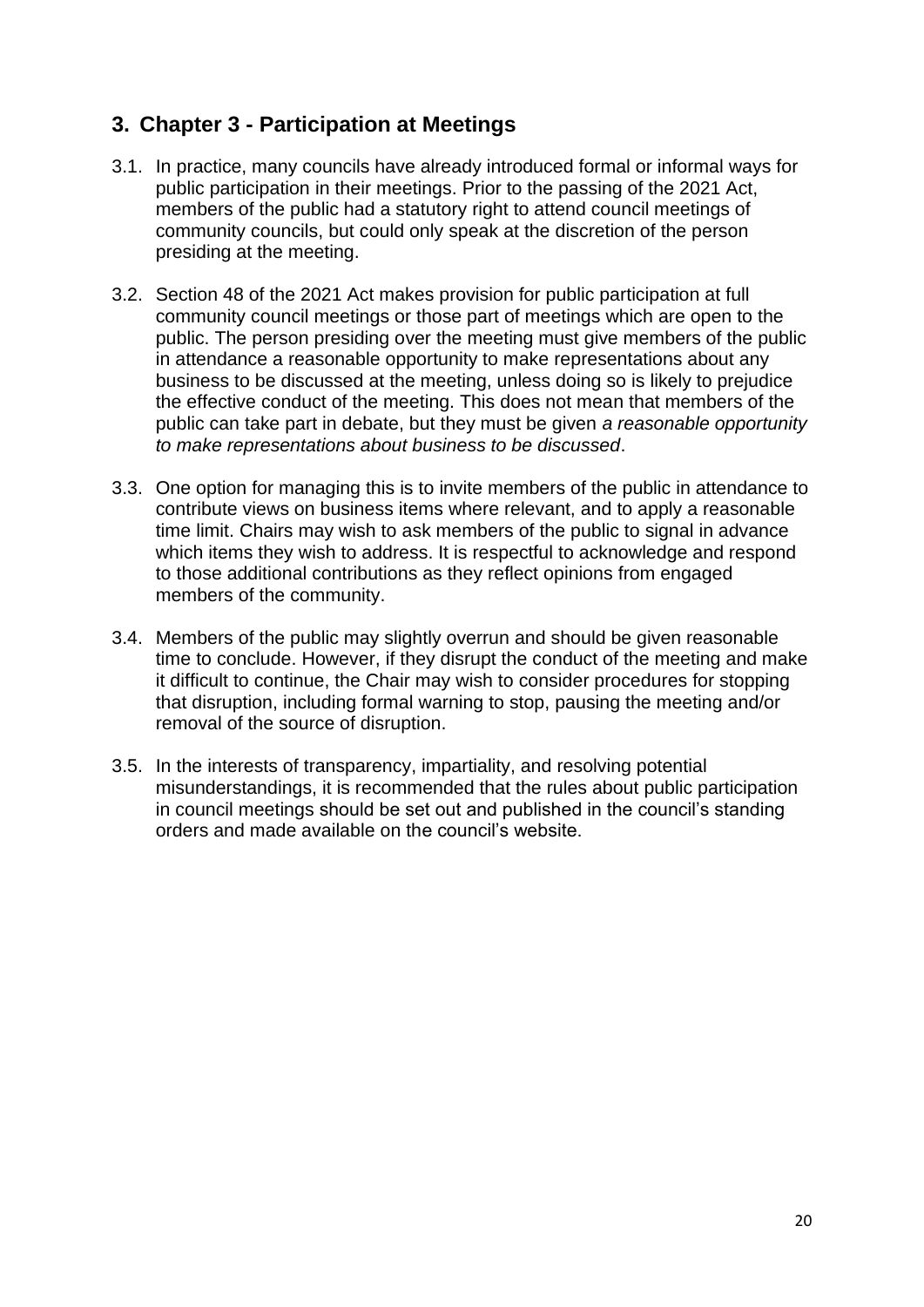### <span id="page-20-0"></span>**4. Chapter 4 - Annual Reports**

- 4.1. There has been consistent support expressed by stakeholders to increase the transparency, and increase awareness, of the work of community councils.
- 4.2. For instance, one of the key findings of the independent review panel on community and town councils was the lack of visibility of community councils' activities. The panel found there was a significant need to increase awareness of the existence of community councils and their work within their communities, as well as a need for councils to engage with communities when making decisions.
- 4.3. Section 52 of the 2021 Act requires community councils, as soon as reasonably practicable after the end of each financial year, to prepare and publish an annual report about the council's priorities, activities and achievements over the previous year.
- 4.4. Community councils are currently required to prepare and publish other reports.
	- Section 6 of the Environment (Wales) Act 2016 ("the 2016 Act") requires all community councils to prepare and publish a plan every three years setting out what they propose to do to maintain and enhance biodiversity, and promote resilience. Under section 6(7) of the 2016 Act, the first such report was required to be published before the end of 2019 with all subsequent reports due for publication before the end of every third year after 2019.
	- Section 40 of the Well-being of Future Generations (Wales) Act 2015 requires some community councils to publish a report annually on the progress made in meeting the local wellbeing objectives in its area. The relevant councils are those with an annual turnover of £200,000 or more in the three financial years prior to the local well-being plan being published;
- 4.5. Community councils can choose whether to prepare separate reports or combine these into a single report.

### <span id="page-20-1"></span>**Timing of annual reports**

4.6. The first annual report will be required for the 2021-2022 financial year and will be due for publication as soon as reasonably practicable after 1 April 2022. Reports for future years should be published as soon as reasonably practicable after the end of each financial year.

### <span id="page-20-2"></span>**Content of annual reports**

- 4.7. The annual report forms part of a range of ways in which the council engages with its community, including through its council website, regular newsletters, consultations and social media.
- 4.8. Annual reports should provide information that strengthens the accountability of the council and increases transparency of the work undertaken. The annual report should be a proactive means of sharing information about the council's priorities, activities and achievements.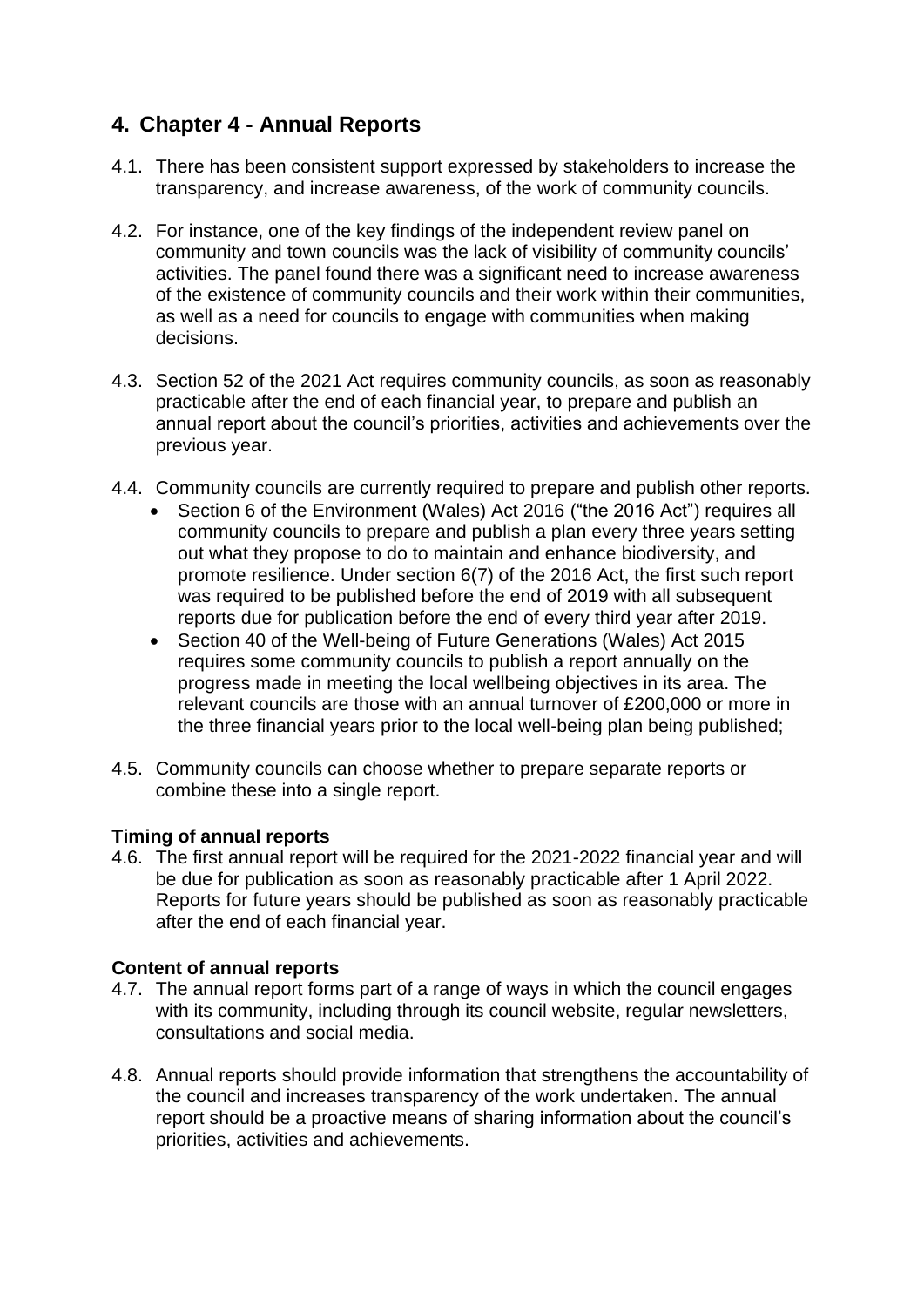- 4.9. There is no template for a community council annual report as the format will reflect what the council does. The level of detail is expected to reflect the size and scope of council activity. It is an opportunity to show the work of the council, reflecting on the past year's activity and to look ahead to its plans for the coming year.
- 4.10.Although there is no template, councils may wish to consider the following information within its report.

### *Context*

- Information on the organisation of the council
	- o Councillors
	- o Sub–committees and members
	- o Key contact information
- Basic financial information, including (or linked to):
	- o Relevant year's audited accounts, audit opinion and any related public interest report (if accounts are not yet audited, they should be labelled as unaudited)
	- o The information presented should be compatible with the [Accounts and Audit](https://www.legislation.gov.uk/wsi/2014/3362/made)  [\(Wales\) Regulations 2014.](https://www.legislation.gov.uk/wsi/2014/3362/made)
- Relationship with the principal council
	- o Status of formal charters or protocols to work with the principal council
	- o Progress update on any potential assets or service transfers
- Training plan (the council may wish to reflect its training plan in this document)
- The number of complaints raised, what they related to and the outcomes (if relevant).
- Response to a Standards Committee annual report *(where any recommendations are made to that community council).*

### *Activities*

- Key council objectives for the year
	- o Progress against objectives
- Assets and services
	- o Assets and services managed
	- o Asset transfers in progress or completed
- The activities undertaken and planned to engage with its community
- Other community council reports (*through a composite report or links to other council reports*) i.e.
	- o Well-being of Future Generations (Wales) Act 2015
	- o Environment (Wales) Act 2016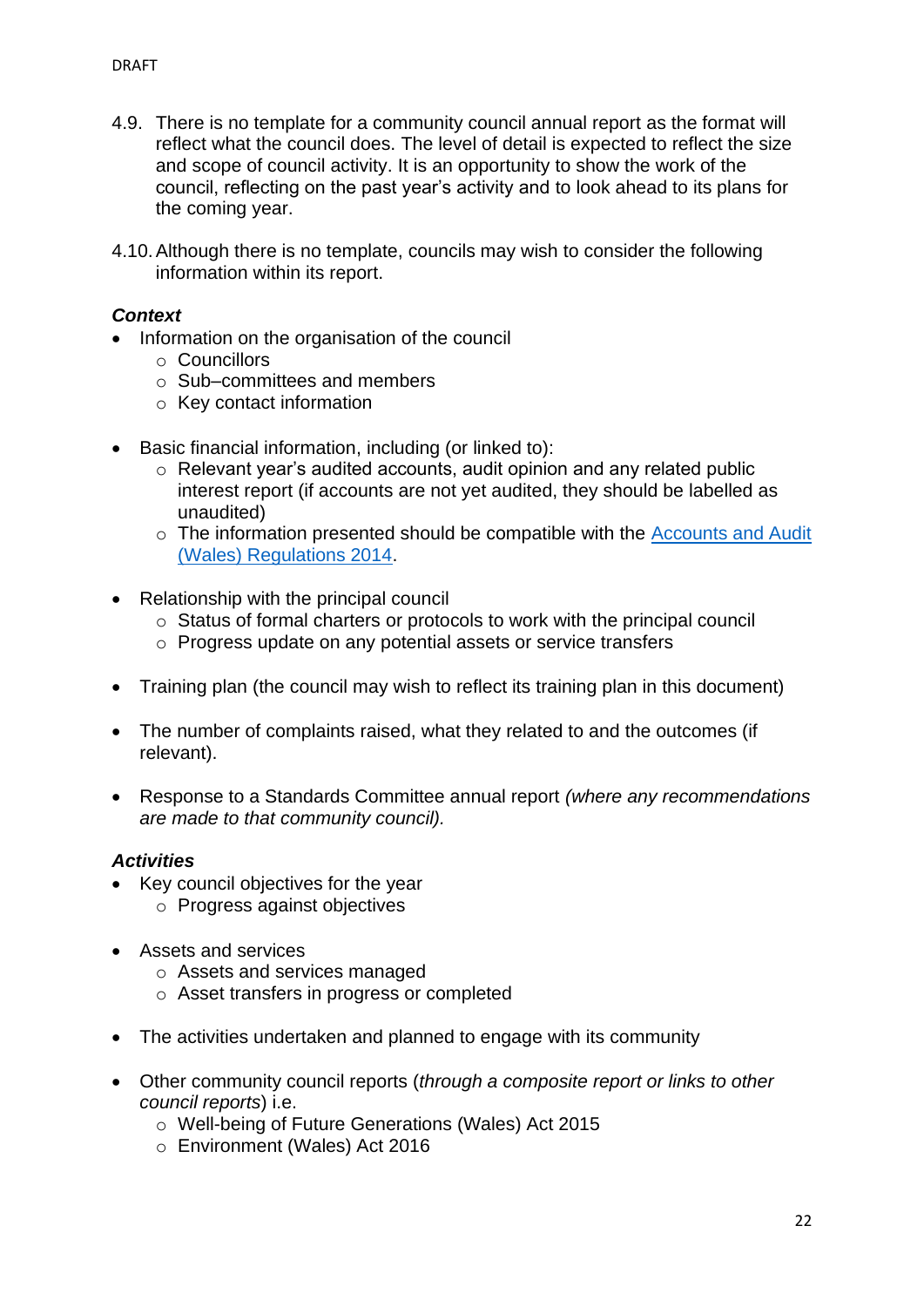### *Achievements*

- High points of the year including the outputs and outcomes of key services or activities delivered during the year.
- Reflection on what worked well and not so well.
- Confirmation of eligibility to exercise the GPoC (if relevant) o How the council has used the power.

### *Priorities*

- Planned activities for subsequent year
- Future budget requirements and how the priorities will be met, e.g. from precept, reserves or commercial activities through the GPoC (if exercising it).
- 4.11.This is not an exhaustive list of items that could be in the annual report. It is for councils to consider which aspects of their work are *relevant and proportionate* to communicate in its report.
- 4.12.In preparing the annual report it is good practice to consider how the work undertaken in the past year – and planned for the following year – reflects the five ways of working, as set out in the Well-being of Future Generations (Wales) Act 2015.
	- Long term
	- Integration
	- Involvement
	- Collaboration
	- Prevention

### <span id="page-22-0"></span>**Approving the annual report**

4.13.The council may make its own arrangements for the preparation of various components of the annual report e.g. by staff or through committees. Once the report has been assembled it is for the full council to consider and approve; the approval decision cannot be delegated to a council committee or council officer.

### <span id="page-22-1"></span>**Publication of the annual report**

- 4.14.The publication of the council's annual report should be consistent with the wider approach to publication of council papers in Schedule 4 of the 2021 Act; i.e. that the report is published electronically on the community council website.
- 4.15.Where the community council has adopted a Welsh Language Scheme, those councils may have made a commitment through the Scheme to publish their annual reports in Welsh. Where no such scheme has been adopted, councils are encouraged to publish bilingually to provide a language choice to their community.

### <span id="page-22-2"></span>**Learning from others in preparing the annual report**

4.16.Many councils already publish reports about the work of their council, often titled as an 'annual report', for their local communities and reviewing the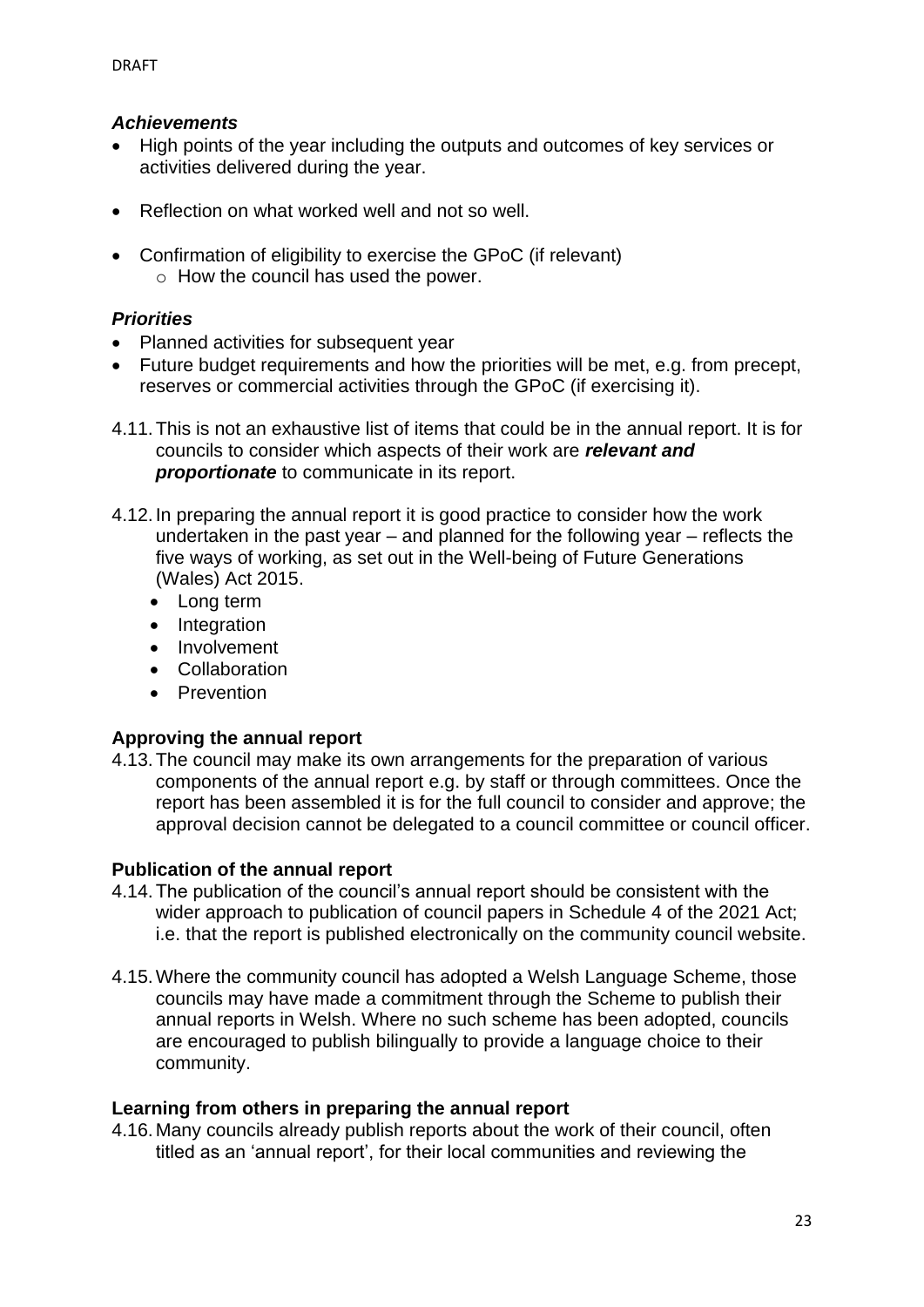approach other councils have adopted may assist councils in preparing their annual report

- 4.17.Reports vary in length, content, and presentation style but largely cover most of the items in paragraph 4.10.
- 4.18.If you are preparing your council's first annual report it may be useful to review some examples of other councils to help inform your council's approach. There is significant flexibility on the structure, format and medium of published annual reports. Your council will want to consider how to make it engaging and accessible for its community.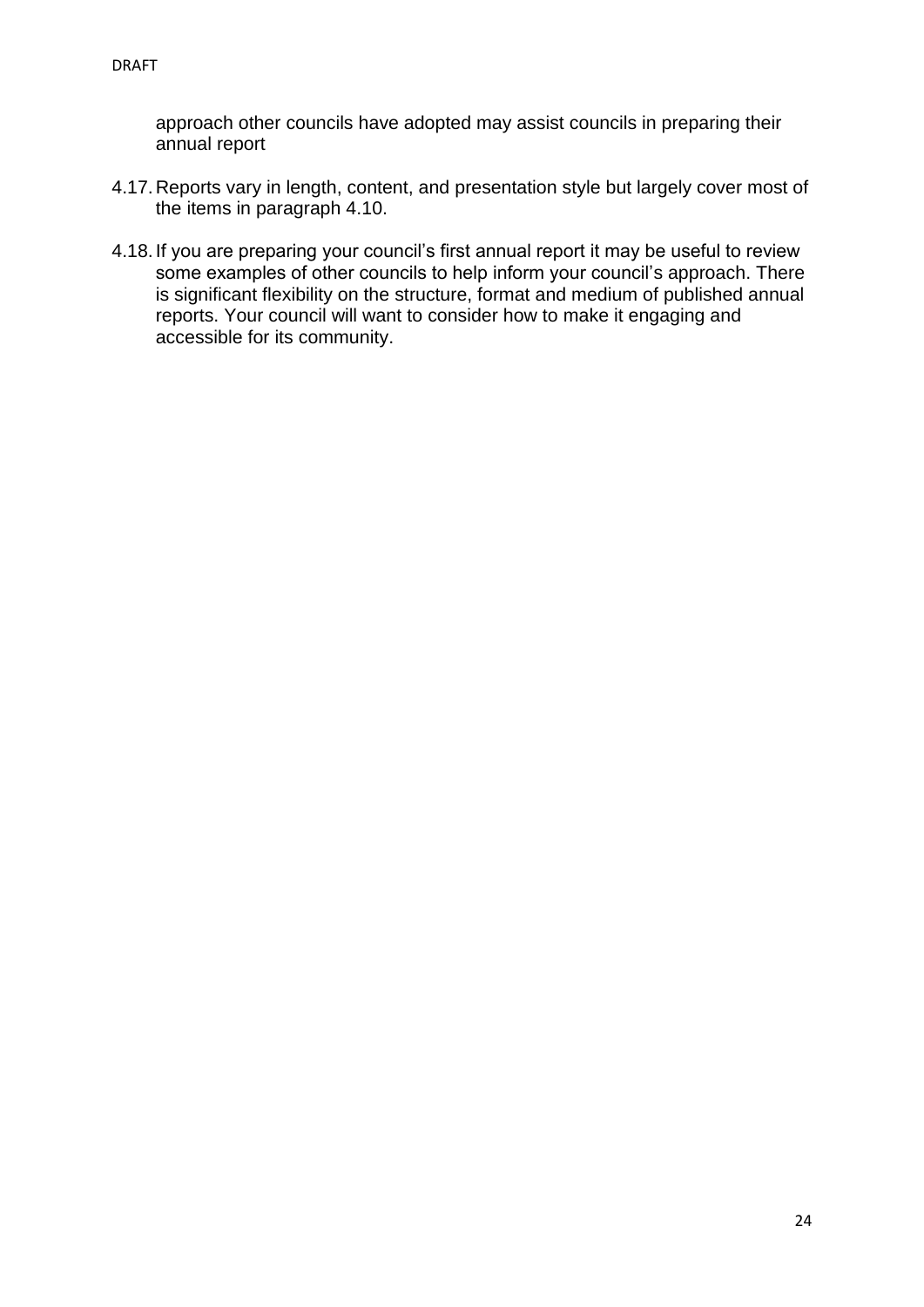### <span id="page-24-0"></span>**5. Chapter 5 - Training Plans**

- 5.1. Community councils and their staff should seek to equip themselves to be as effective and efficient as possible when exercising functions. Councils should regularly review whether there are opportunities to improve their administration and governance so that they are better able to perform their responsibilities and serve their communities. Having identified development gaps, the next step is to develop a plan to address these gaps.
- 5.2. Section 67 of the 2021 Act requires community councils to make and publish a plan about the training provision for its members and staff. The first training plan must be ready and published by 5 November 2022, six months after the duty comes into force. This is considered to be an appropriate period of time for councils to assess needs, agree its training budget and adopt a plan.
- 5.3. The training plan should reflect on, and address, whether the council collectively has the skills and knowledge it needs to deliver its plans most effectively.

### <span id="page-24-1"></span>**Purpose of the training plan**

5.4. Planning for the provision of training can be carried out in a proportionate way, taking into account factors such as the activities undertaken by that council, the current expertise of councillors and clerks and the nature and significance of any training needs identified. Overall, the intention is that the preparation of a training plan would support councillors to have the relevant training to carry out their role - as well as professional clerks and other employees.

### <span id="page-24-2"></span>**Training needs analysis**

- 5.5. In order to determine the training priorities for the community council, it is necessary to assess the essential skills needed by the council and whether the council feels there is sufficient coverage and depth across the council. The full list of essential skills will depend on the activities within the council. For instance, a council intending to exercise the GPoC may find it essential that councillors are familiar with preparing a business case or setting up a business.
- 5.6. There are areas which *all* councils should ensure that they have sufficient skills and understanding. These are:
	- Basic induction for councillors:
	- The [Code of Conduct for members of local authorities in Wales;](https://www.ombudsman.wales/wp-content/uploads/2021/05/Code-of-Conduct-Guidance-Community-Councils.pdf) and
	- Financial management and governance.
- 5.7. In addition to these areas, the council will want to consider if there are new challenges and opportunities it may wish to explore, such as those offered by the GPoC. In which case, it may decide there are new skills for councillors and clerks to attain.
- 5.8. A number of training analysis templates are available online to help councils determine their own approach to analysing training needs. The most basic approach would list those essential skills identified above and by the council, and ask individual councillors and staff to self-appraise a level of competence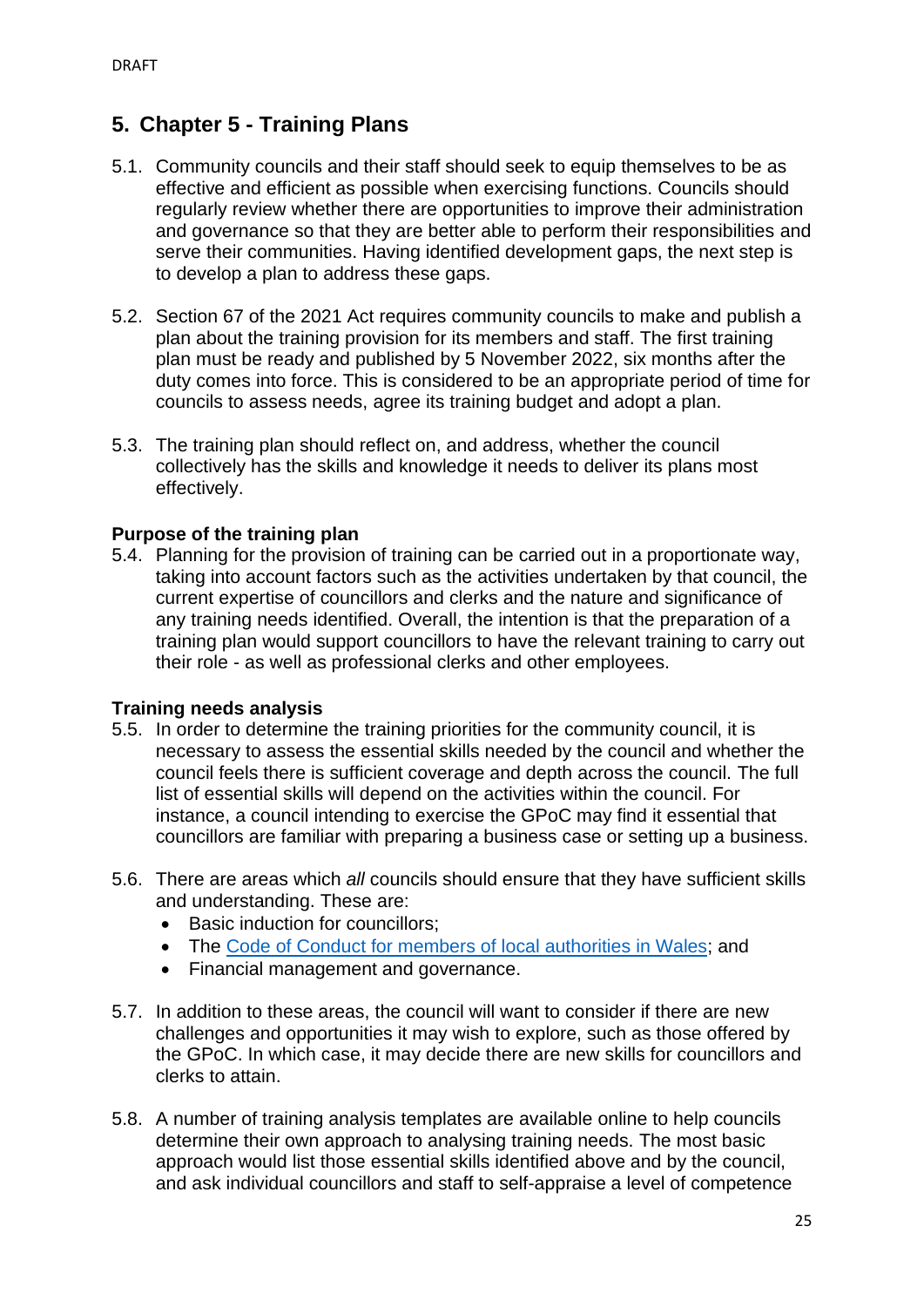e.g. between one and four (where four is fully proficient). The council can use that information to determine its training needs and then its collective training priorities.

5.9. The next stage is to determine what steps it will take to address relevant skills gaps and prioritise accordingly.

### <span id="page-25-0"></span>**Agreeing and publishing the training plan**

- 5.10.The training plan should reflect the training needs of the council and its plan for addressing those needs. The plan must be approved by the full council prior to publication. The plan should provide, as a minimum, information about:
	- The type of training:
	- Numbers participating;
	- The timeframe over which the training is expected to be completed; and
	- The overall cost of the training.
- 5.11.The National Training Advisory Group (NTAG) for the community and town council sector publishes a strategy for securing sufficient and relevant training provision for councils. It details the courses available and support materials. The council is likely to find this information helpful in determining opportunities to address training needs. As of publication of this document, the NTAG Wales Training Strategy is due to be updated.
- 5.12.Councils may want to consider the broader range of opportunities to build expertise including formal and informal training, such as shadowing other councillors or staff, or online learning.
- 5.13.Training costs must be met by councils themselves, although bursary schemes for councillors and clerks may be available to subsidise these costs. Part of the costs of running an effective council includes ensuring that the members and staff have sufficient capability to carry out their functions effectively. Councils should take account of the training costs when setting their budgets.
- 5.14.Smaller councils, in particular, may wish to share training plans with neighbouring councils to identify any common training requirements that could be negotiated on a larger group basis and potentially reduce the training costs for all.
- 5.15.The published training plan should not seek to name individuals without their consent. Where this is impossible, e.g. there is one member of staff, the training plan should focus on what the training priorities are rather than who they are for.

### <span id="page-25-1"></span>**Training for employees of more than one community council**

5.16.A single clerk may act in this capacity for more than one community council. Other staff may also work across multiple community councils. It is recommended that community councils take a pragmatic approach to meeting the training needs. For instance, councils could agree collectively what training such staff are to receive and how the costs may be shared between the councils. This could be recorded in the training plans of all councils affected,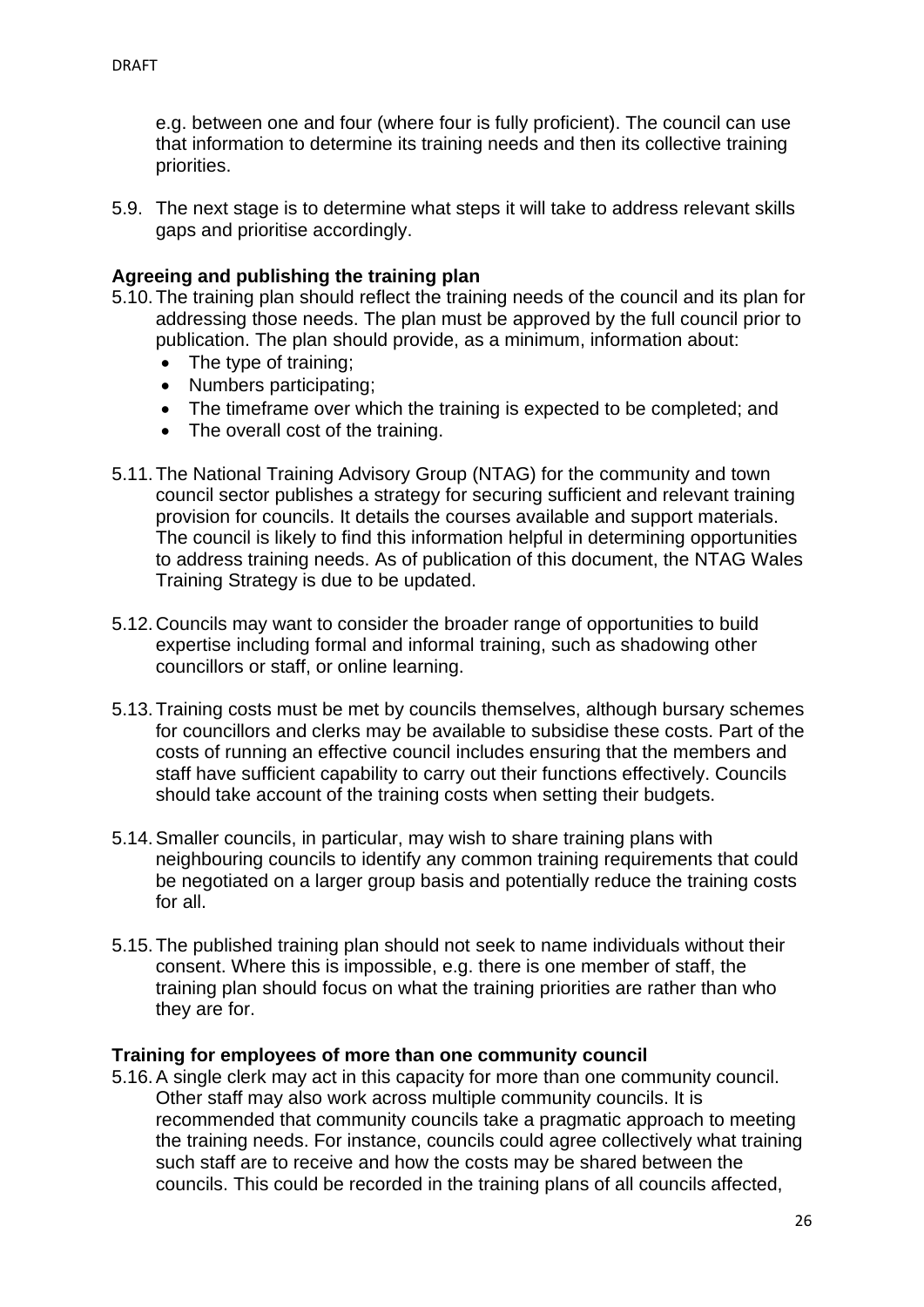although care would need to be taken to prevent the information identifying a particular individual.

### <span id="page-26-0"></span>**Review of training plans**

- 5.17.Under section 67(4) of the 2021 Act there is a duty on councils to review their training plan from time to time.
- 5.18.As a minimum this would be at least at every ordinary election of community councillors. Under section 67(3) of the 2021 Act, once the first plan is published, subsequent plans must be prepared within three months of an ordinary election of community councillors
- 5.19.In practice, the plan is likely to require revising more frequently, for example, following a council by-election or a new co-opted councillor joining; staff changes; or taking on new responsibilities such as new services or assets.
- 5.20.Where a council revises or replaces its training plan, under section 67(5) of the 2021 Act, the council must publish the revised or new plan.

### <span id="page-26-1"></span>**Publication**

5.21.The publication of the council's training plan should be consistent with the wider approach to publication required by the 2021 Act and be published electronically.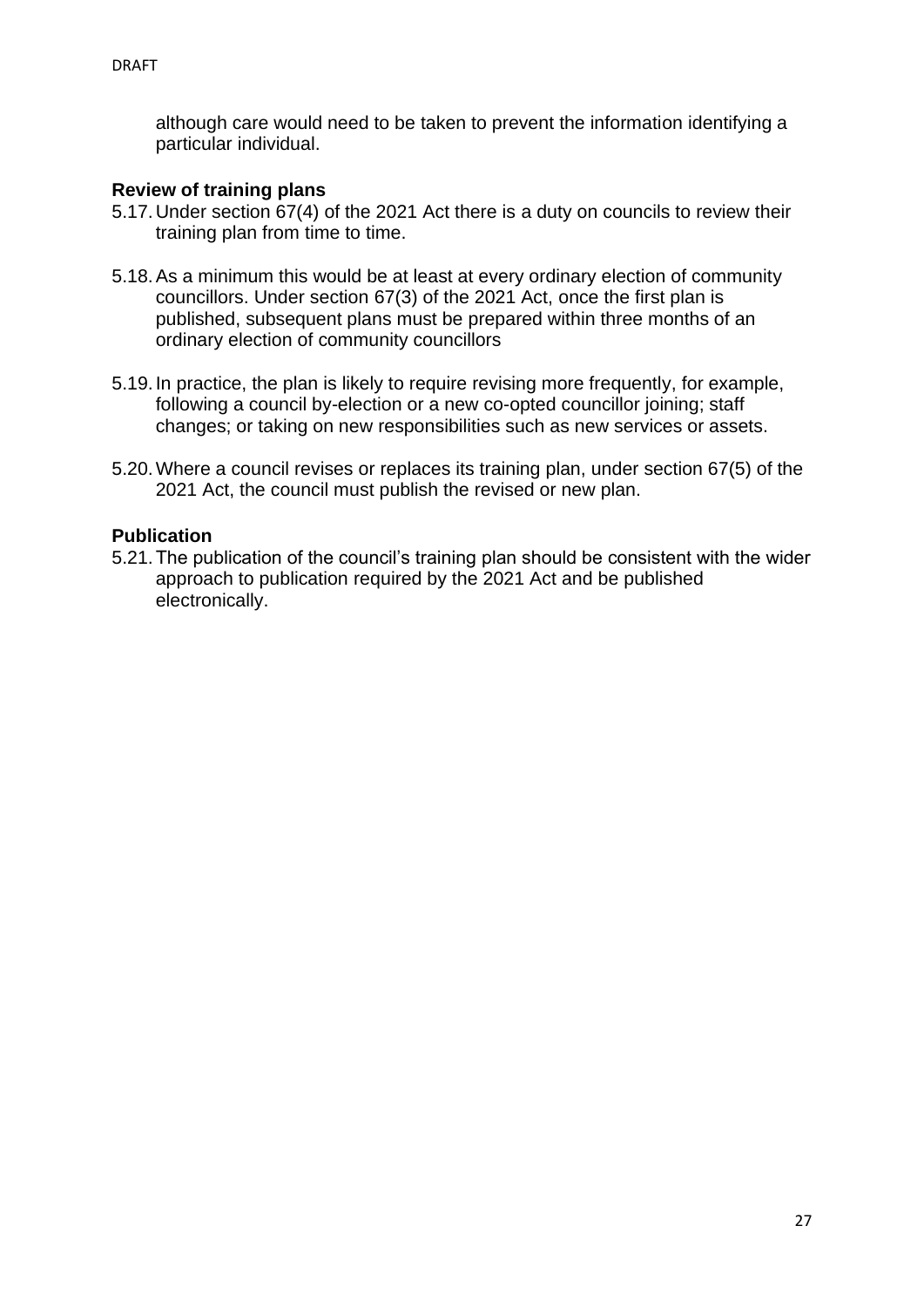### <span id="page-27-0"></span>**6. Chapter 6: Other provisions impacting community and town councils**

### <span id="page-27-1"></span>**Notices of meetings of community councils**

- 6.1. Part 1 of Schedule 4 to the 2021 Act amends paragraph 26 of Schedule 12 to the 1972 Act in respect of the notice of the time and place of a full council meeting. The notice (including how the meeting may be accessed virtually, if applicable) must be published electronically and in a conspicuous place in the community at least three clear days before the meeting, or if the meeting is convened at shorter notice, at the time it is convened. If a member wants to receive the summons in writing rather than electronically, they must give notice in writing to the clerk and specify the postal address to which the summons should be sent.
- 6.2. If the meeting is held remotely the notice must provide details about how to access the meeting, and the time and place of the meeting. The place may be omitted if the meeting is held by remote means only.
- 6.3. Paragraph 5 of Schedule 4 to the 2021 Act amends the Public Bodies (Admissions to Meetings) Act 1960 in relation to notices of meetings of community councils. a copy of the notice of the meeting must be published electronically at least three clear days before the meeting or, if the meeting is convened at shorter notice, then at the time it is convened;
- 6.4. Paragraph 21 of Schedule 4 to the 2021 act notes that in exceptional circumstances, a meeting of a committee or sub-committee of the council may be called at shorter notice. In which case, notices should be published with at least 24 hours' notice.
- 6.5. The provision to enable urgent meetings should be used only in an appropriate manner for matters which require urgent response. This mirrors similar provision in place for principal councils, e.g. to form an emergency response to local flooding or a public health crisis. Community councils are advised to prepare standing orders for the process and reasons for calling such urgent meetings, including the securing of support from across council members.
- 6.6. These notice requirements also apply where a formal meeting is taking place which is not open to the public.

### <span id="page-27-2"></span>**Proceedings of community council meetings**

- 6.7. The 2021 inserts a requirement under section 26ZA of Schedule 12 to the 1972 Act that no later than seven working days of a council meeting, the council must publish electronically a note setting out:
	- The names of the members who attended the meeting, and any apologies for absence;
	- Any declarations of interest; and
	- Any decisions taken at the meeting, including the outcomes of any votes.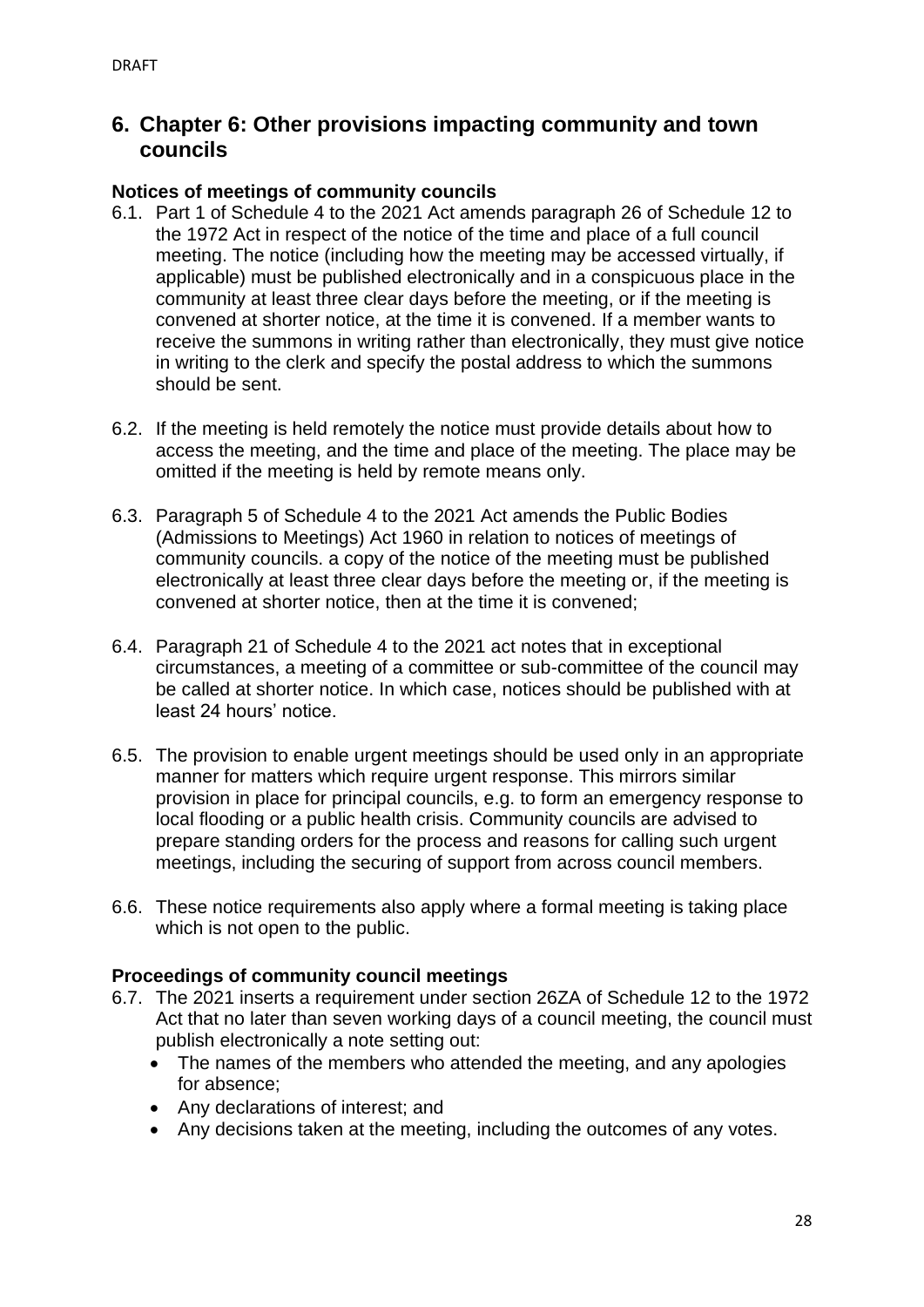- 6.8. This requirement does not replace the requirements set out in section 55 of the Local Government (Democracy) (Wales) Act 2013 to publish electronically minutes of meetings and such other information as is set out in that section.
- 6.9. The requirements regarding the note to be published after a council meeting do not apply for private business or where disclosure would be detrimental to acting on those decisions.

### <span id="page-28-0"></span>**Community petitions**

- 6.10.The 1972 Act (as amended by the Local Government (Wales) Measure 2011 ("the 2011 Measure")) provided for a community poll to be held if one was demanded at a properly convened community meeting. The outcomes of community polls were non-binding.
- 6.11.Evidence shows that turnout at community polls, as a percentage of the total people entitled to vote is low. In addition, community polls are costly. In order to retain the opportunity for communities to make their views known to their council, the 2021 Act has repealed community polls and replaced them with a system of petitions. Schedule 13 of the 2021 Act provides for the repeal of community polls, and section 42 of the Act introduces a new petitions scheme which is to be made and published by the relevant principal authority.
- 6.12.The exception to this relates to community governance polls i.e. those which enable a community to hold a poll in respect of a proposal to establish or dissolve a community council or to group with other communities under a common community council. The legislation relating to community governance polls, which is set out in the 1972 Act (as amended by the 2011 Measure), is unchanged in the 2021 Act.

### <span id="page-28-1"></span>**Elections**

- 6.13.Section 15 of the 2021 Act changes the electoral cycle of principal councils and community councils from four to five-year terms. The voting system for community council elections remains first past the post.
- 6.14.Section 19 of the 2021 Act amends the eligibility criteria for candidates at local government elections to allow a citizen of any country to stand for election. This is subject to the other qualifying criteria, such as age and residence. All other disqualification criteria will continue to apply.
- 6.15.Section 20 of the 2021 Act provides that community council employees, other than those holding politically restricted posts, will be entitled to stand for election to their own council. They will only be required to resign their paid employment with the council if they are elected. This widens the pool of potential candidates while ensuring there is no conflict of interest once the candidate is elected.
- 6.16.Section 21 of the 2021 Act disqualifies a member of a local authority from being appointed or elected to that authority to any paid office other than the office of chair or vice-chair. In the case of community councils there are no such paid office posts. If they wish to take paid office within that community council, they